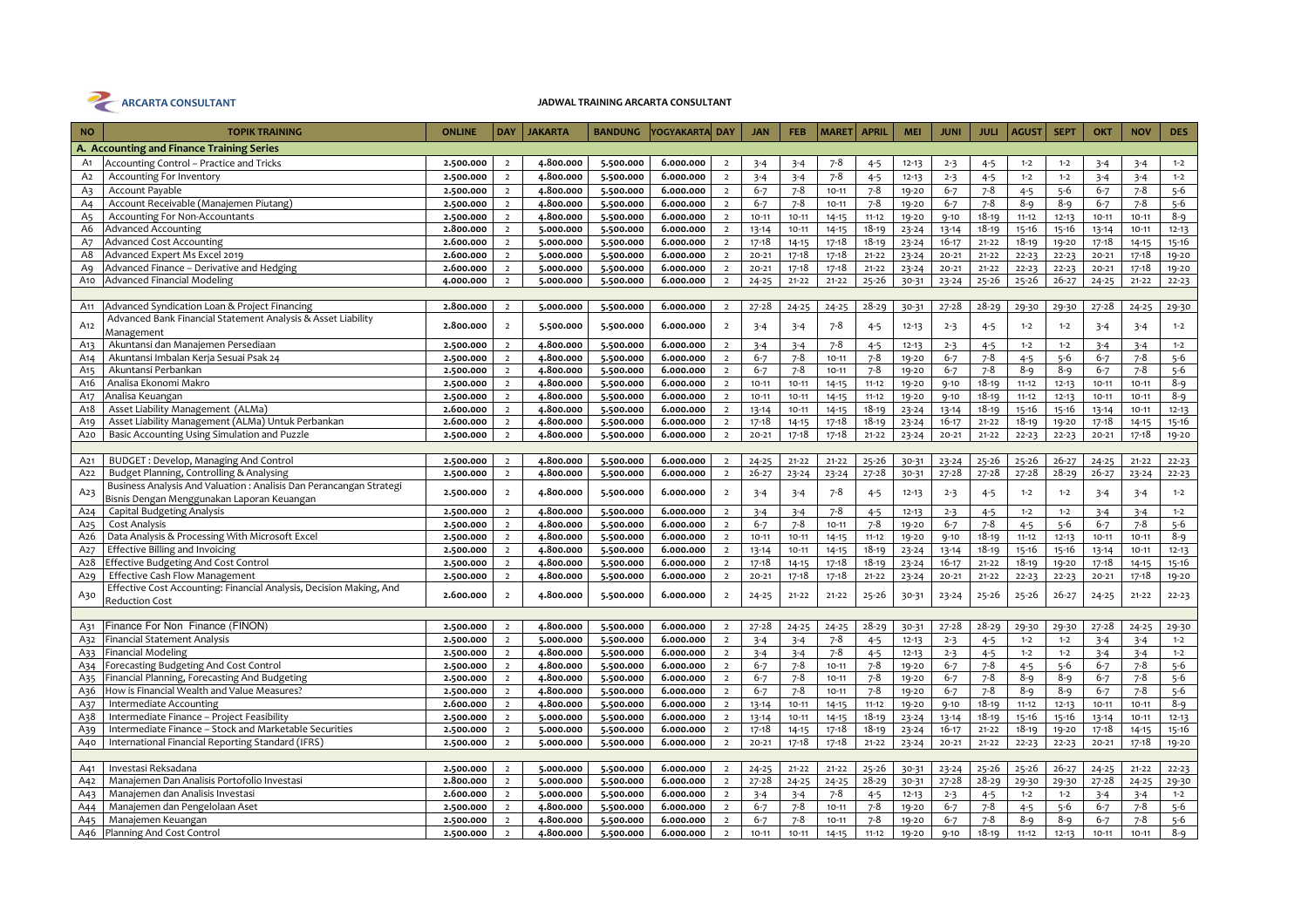

| <b>NO</b>             | <b>TOPIK TRAINING</b>                                                                               | <b>ONLINE</b>          | <b>DAY</b>                       | <b>JAKARTA</b>         | <b>BANDUNG</b>         | /OGYAKARTA DAY         |                                  | <b>JAN</b>             | <b>FEB</b>             | <b>MARET</b>           | <b>APRIL</b>           | <b>MEI</b>     | <b>JUNI</b>            | <b>JULI</b>            | <b>AGUST</b>   | <b>SEPT</b>        | OKT                    | <b>NOV</b>             | <b>DES</b>         |
|-----------------------|-----------------------------------------------------------------------------------------------------|------------------------|----------------------------------|------------------------|------------------------|------------------------|----------------------------------|------------------------|------------------------|------------------------|------------------------|----------------|------------------------|------------------------|----------------|--------------------|------------------------|------------------------|--------------------|
| A47                   | PSAK 71 Instrumen Keuangan                                                                          | 2.600.000              | $\overline{2}$                   | 5.000.000              | 5.500.000              | 6.000.000              | $\overline{2}$                   | $13 - 14$              | $10 - 11$              | $14 - 15$              | $18 - 19$              | $23 - 24$      | $13 - 14$              | $18 - 19$              | 15-16          | 15-16              | $13 - 14$              | $10 - 11$              | $12 - 13$          |
| A48                   | Special Indicators or Ratios in Corporate Finance Health                                            | 2.600.000              | $\overline{2}$                   | 5.000.000              | 5.500.000              | 6.000.000              | $\overline{2}$                   | 17-18                  | $14 - 15$              | $17 - 18$              | $18 - 19$              | $23 - 24$      | $16 - 17$              | $21 - 22$              | $18 - 19$      | 19-20              | 17-18                  | $14 - 15$              | 15-16              |
| A49                   | Studi Kelayakan Bisnis                                                                              | 2.500.000              | $\overline{2}$                   | 4.800.000              | 5.500.000              | 6.000.000              | $\overline{2}$                   | $20 - 21$              | $17 - 18$              | 17-18                  | $21 - 22$              | $23 - 24$      | $20 - 21$              | $21 - 22$              | $22 - 23$      | $22 - 23$          | $20 - 21$              | $17 - 18$              | 19-20              |
| A50                   | Surety Bond                                                                                         | 2.500.000              | $\overline{2}$                   | 5.000.000              | 5.500.000              | 6.000.000              | $\overline{2}$                   | $24 - 25$              | $21 - 22$              | $21 - 22$              | $25 - 26$              | 30-31          | $23 - 24$              | $25 - 26$              | $25 - 26$      | $26 - 27$          | $24 - 25$              | $21 - 22$              | $22 - 23$          |
| A51                   | <b>Trade Finance Audit</b>                                                                          | 2.500.000              | $\overline{2}$                   | 5.000.000              | 5.500.000              | 6.000.000              | $\overline{2}$                   | $27 - 28$              | $24 - 25$              | $24 - 25$              | $28 - 29$              | $30 - 31$      | $27 - 28$              | $28 - 29$              | 29-30          | 29-30              | $27 - 28$              | $24 - 25$              | 29-30              |
|                       | <b>B. Audit Training Series</b>                                                                     | Online                 | <b>DAY</b>                       | Jakarta                | <b>Bandung</b>         | Yogyakarta             | Day                              | Jan                    | Peb                    | <b>Maret</b>           | <b>April</b>           | Mei            | Juni                   | Juli                   | Agust          | Sept               | Okt                    | Nov                    | Des                |
| <b>B</b> 1            | Audit Keuangan, Manajemen dan Antisipasi Fraud                                                      | 2.500.000              | $\overline{2}$                   | 4.800.000              | 5.500.000              | 6.000.000              | $\overline{2}$                   | $3 - 4$                | $3 - 4$                | $7 - 8$                | $4 - 5$                | $12 - 13$      | $2 - 3$                | $4 - 5$                | $1 - 2$        | $1 - 2$            | $3 - 4$                | $3 - 4$                | $1 - 2$            |
| B <sub>2</sub>        | Auditing Technique And Tools - A Guide For The New Auditor                                          | 2.500.000              | $\overline{2}$                   | 5.000.000              | 5.500.000              | 6.000.000              | $\overline{2}$                   | $3 - 4$                | $3 - 4$                | $7 - 8$                | $4 - 5$                | $12 - 13$      | $2 - 3$                | $4 - 5$                | $1 - 2$        | $1 - 2$            | $3 - 4$                | $3 - 4$                | $1 - 2$            |
| B <sub>3</sub>        | Audit untuk Pemula                                                                                  | 2.500.000              | $\overline{2}$                   | 4.800.000              | 5.500.000              | 6.000.000              | $\overline{2}$                   | $3 - 4$                | $3 - 4$                | $7 - 8$                | $4 - 5$                | $12 - 13$      | $2 - 3$                | $4 - 5$                | $1 - 2$        | $1 - 2$            | $3 - 4$                | $3 - 4$                | $1 - 2$            |
| <b>B4</b>             | Compliance Audit (Audit Kepatuhan)                                                                  | 2.500.000              | $\overline{2}$                   | 5.000.000              | 5.500.000              | 6.000.000              | $\overline{2}$                   | $6 - 7$                | $7 - 8$                | $10 - 11$              | $7 - 8$                | 19-20          | $6 - 7$                | $7 - 8$                | $4 - 5$        | $5 - 6$            | $6 - 7$                | $7 - 8$                | $5 - 6$            |
| <b>B5</b>             | Detecting Creative Accounting And Financial Report Fraud                                            | 2.600.000              | $\overline{2}$                   | 5.000.000              | 5.500.000              | 6.000.000              | $\overline{2}$                   | $6 - 7$                | $7 - 8$                | $10 - 11$              | $7 - 8$                | 19-20          | $6 - 7$                | $7 - 8$                | $4 - 5$        | $5 - 6$            | $6 - 7$                | $7 - 8$                | $5 - 6$            |
| <b>B6</b>             | Effective Substantive Test And Audit Sampling                                                       | 2.600.000              | $\overline{2}$                   | 5.000.000              | 5.500.000              | 6.000.000              | $\overline{2}$                   | $6 - 7$                | $7 - 8$                | $10 - 11$              | $7 - 8$                | 19-20          | $6 - 7$                | $7 - 8$                | $8 - 9$        | $8 - 9$            | $6 - 7$                | $7 - 8$                | $5 - 6$            |
| <b>B7</b>             | Financial Analysis For Internal Auditor                                                             | 2.600.000              | $\overline{2}$                   | 4.800.000              | 5.500.000              | 6.000.000              | $\overline{2}$                   | $10 - 11$              | $10 - 11$              | $14 - 15$              | $11 - 12$              | 19-20          | $9 - 10$               | $18 - 19$              | $11 - 12$      | $12 - 13$          | $10 - 11$              | $10 - 11$              | $8 - 9$            |
| B <sub>8</sub>        | Forensic Auditing Understanding For Fraud Investigation                                             | 2.800.000              | $\overline{2}$                   | 5.000.000              | 5.500.000              | 6.000.000              | $\overline{2}$                   | $13 - 14$              | $10 - 11$              | $14 - 15$              | $18 - 19$              | $23 - 24$      | $13 - 14$              | $18 - 19$              | $15 - 16$      | 15-16              | 13-14                  | $10 - 11$              | $12 - 13$          |
| B <sub>9</sub>        | Forensic Accounting - Investigations And Audit                                                      | 2.600.000              | $\overline{2}$                   | 5.000.000              | 5.500.000              | 6.000.000              | $\overline{2}$                   | $17 - 18$              | 14-15                  | 17-18                  | $18 - 19$              | $23 - 24$      | $16 - 17$              | $21 - 22$              | $18 - 19$      | 19-20              | $17 - 18$              | $14 - 15$              | 15-16              |
| <b>B</b> 10           | Fraud And Fraud In Financial Statement                                                              | 2.500.000              | $\overline{2}$                   | 5.000.000              | 5.500.000              | 6.000.000              | $\overline{2}$                   | $20 - 21$              | $17 - 18$              | $17 - 18$              | $21 - 22$              | $23 - 24$      | $20 - 21$              | $21 - 22$              | $22 - 23$      | $22 - 23$          | $20 - 21$              | $17 - 18$              | 19-20              |
|                       |                                                                                                     |                        |                                  |                        |                        |                        |                                  |                        |                        |                        |                        |                |                        |                        |                |                    |                        |                        |                    |
| <b>B11</b>            | Internal Audit Understanding                                                                        | 2.500.000              | $\overline{2}$                   | 4.800.000              | 5.500.000              | 6.000.000              | $\overline{2}$                   | $24 - 25$              | $21 - 22$              | $21 - 22$              | $25 - 26$              | 30-31          | $23 - 24$              | $25 - 26$              | 25-26          | $26 - 27$          | $24 - 25$              | $21 - 22$              | $22 - 23$          |
| <b>B12</b>            | Internal Control Understanding: Coso-Based Approach                                                 | 2.500.000              | $\overline{2}$                   | 4.800.000              | 5.500.000              | 6.000.000              | $\overline{2}$                   | $27 - 28$              | $24 - 25$              | $24 - 25$              | $28 - 29$              | 30-31          | $27 - 28$              | $28 - 29$              | 29-30          | 29-30              | $27 - 28$              | $24 - 25$              | 29-30              |
| B <sub>13</sub>       | Interviewing Skill For Anti Fraud - Audit And Psyhcological Approach                                | 2.600.000              | $\overline{2}$                   | 5.000.000              | 5.500.000              | 6.000.000              | $\overline{2}$                   | $3 - 4$                | $3 - 4$                | $7 - 8$                | $4 - 5$                | $12 - 13$      | $2 - 3$                | $4 - 5$                | $1 - 2$        | 8-9                | $3 - 4$                | $7 - 8$                | $1 - 2$            |
| <b>B14</b>            | Komunikasi Audit                                                                                    | 2.500.000              | $\overline{2}$                   | 4.800.000              | 5.500.000              | 6.000.000              | $\overline{2}$                   | $6 - 7$                | $7 - 8$                | $10 - 11$              | $7 - 8$                | 19-20          | $6 - 7$                | $7 - 8$                | $4 - 5$        | $12 - 13$          | $6 - 7$                | $10 - 11$              | $5 - 6$            |
| <b>B15</b>            | Komunikasi Penugasan & Monitoring Tindak Lanjut Audit                                               | 2.500.000              | $\overline{2}$                   | 4.800.000              | 5.500.000              | 6.000.000              | $\overline{2}$                   | $10 - 11$              | $10 - 11$              | $14 - 15$              | $11 - 12$              | $23 - 24$      | $9 - 10$               | $18 - 19$              | $8 - 9$        | 15-16              | $10 - 11$              | $14 - 15$              | $8 - 9$            |
| <b>B</b> 16           | Manajemen Audit Untuk Perbankan                                                                     | 2.500.000              | $\overline{2}$                   | 4.800.000              | 5.500.000              | 6.000.000              | $\overline{2}$                   | $13 - 14$              | $14 - 15$              | 17-18                  | $18 - 19$              | $23 - 24$      | $13 - 14$              | $21 - 22$              | $11 - 12$      | 19-20              | $13 - 14$              | $17 - 18$              | $12 - 13$          |
| <b>B17</b>            | Peran dan Kualitas Auditor Internal                                                                 | 2.500.000              | $\overline{2}$                   | 4.800.000              | 5.500.000              | 6.000.000              | $\overline{2}$                   | $17 - 18$              | $17 - 18$              | $21 - 22$              | $21 - 22$              | 30-31          | $16 - 17$              | $25 - 26$              | $15 - 16$      | $22 - 23$          | $17 - 18$              | $21 - 22$              | 15-16              |
| <b>B18</b>            | The New Paradigma Of Internal Auditing                                                              | 2.500.000              | $\overline{2}$                   | 4.800.000              | 5.500.000              | 6.000.000              | $\overline{2}$                   | $24 - 25$              | $21 - 22$              | $24 - 25$              | $25 - 26$              | 30-31          | $20 - 21$              | $28 - 29$              | $18 - 19$      | $26 - 27$          | $20 - 21$              | $24 - 25$              | 19-20              |
|                       | <b>C. Certified Training Series</b>                                                                 | Online                 | <b>DAY</b>                       | Jakarta                | <b>Bandung</b>         | Yogyakarta             | Day                              | Jan                    | Peb                    | <b>Maret</b>           | <b>April</b>           | Mei            | Juni                   | Juli                   | Agust          | Sept               | Okt                    | <b>Nov</b>             | Des                |
| C <sub>1</sub>        | Business Continuity Management Certified Professional (BCMCP)                                       | 9.400.000              | 5                                | 10.200.000             |                        |                        | 5                                |                        | $7 - 11$               |                        | $4 - 8$                |                | 13-16                  |                        | $8 - 12$       |                    | $10 - 14$              |                        | ,12-16             |
| C <sub>2</sub>        | Berbasis ISO 22301 & ISO 27301<br>Certified Risk Governance Professional (CRGP) Level 4 ISO 31000 & | 9.200.000              | 3                                | 10.200.000             |                        |                        |                                  | 19-21                  |                        | $16 - 18$              |                        | 30-31          | 9                      | $13 - 15$              |                | $7 - 9$            |                        | $9 - 11$               |                    |
|                       | COSO                                                                                                |                        |                                  |                        |                        |                        | 3                                |                        |                        |                        |                        |                |                        |                        |                |                    |                        |                        |                    |
| C <sub>3</sub>        | Certified Risk Management Officer (CRMO) Level 2                                                    | 6.000.000              | 4                                | 6.200.000              |                        |                        | $\overline{4}$                   | $24 - 27$              | $21 - 24$              | $21 - 24$              | $18 - 21$              |                |                        | $25 - 28$              |                |                    | $24 - 27$              | $21 - 24$              | 19-22              |
| C <sub>4</sub>        | Certified Risk Management Proffesional (CRMP) Level 3                                               |                        |                                  |                        |                        |                        |                                  |                        |                        |                        |                        | 23-25,8        | $20 - 23$              |                        | $22 - 25$      | 19-22              |                        |                        |                    |
|                       |                                                                                                     | 9.400.000              | $\overline{5}$                   | 10.200.000             |                        |                        | $\overline{5}$                   | $10 - 14$              |                        | $7 - 11$               |                        | 17-20,7        | $7\overline{ }$        | $18 - 22$              |                | $12 - 16$          |                        | $14 - 18$              |                    |
| D <sub>1</sub>        | D. Collection Training Series                                                                       | Online                 | <b>DAY</b>                       | <b>Jakarta</b>         | <b>Bandung</b>         | Yogyakarta             | Day                              | Jan                    | Peb                    | <b>Maret</b>           | <b>April</b>           | Mei            | Juni                   | Juli                   | Agust          | Sept               | Okt                    | Nov                    | Des                |
|                       | Collection Receivable And Risk Management                                                           | 2.500.000              | $\overline{2}$                   | 5.000.000              | 5.500.000              | 6.000.000              | $\overline{2}$                   | $3 - 4$                | $3 - 4$                | 7-8                    | $4 - 5$                | $12 - 13$      | $2 - 3$                | $4 - 5$                | $1 - 2$        | $1 - 2$            | $3 - 4$                | $3 - 4$                | $1 - 2$            |
| D <sub>2</sub>        | Collection Skills And Negotiation Techniques                                                        | 2.500.000              | $\overline{2}$                   | 4.500.000              | 5.500.000              | 6.000.000              | $\overline{2}$                   | $6 - 7$                | $7 - 8$                | $7 - 8$                | $7 - 8$                | $12 - 13$      | $6 - 7$                | $4 - 5$                | $4 - 5$        | $5 - 6$            | $6 - 7$                | $7 - 8$                | $5 - 6$            |
| D <sub>3</sub>        | Corporate Finance And Debt Management                                                               | 2.500.000              | $\overline{2}$                   | 5.000.000              | 5.500.000              | 6.000.000              | $\overline{2}$                   | $10 - 11$              | $10 - 11$              | $10 - 11$              | $11 - 12$              | 19-20          | $9 - 10$               | $7 - 8$                | $8 - 9$        | $8 - 9$            | $10 - 11$              | $10 - 11$              | $8 - 9$            |
| D <sub>4</sub>        | Credit Collection: Aspek Hukum, Praktek dan Strategi Penyelesaiannya                                | 2.500.000              | $\overline{2}$                   | 5.000.000              | 5.500.000              | 6.000.000              | $\overline{2}$                   | $13 - 14$              | 14-15                  | $14 - 15$              | $18 - 19$              | 19-20          | $13 - 14$              | $18 - 19$              | $11 - 12$      | $12 - 13$          | 13-14                  | $14 - 15$              | $12 - 13$          |
| D <sub>5</sub>        | <b>Debt Collection Strategy</b>                                                                     | 2.500.000              | $\overline{2}$                   | 4.500.000              | 5.500.000              | 6.000.000              | $\overline{2}$                   | $17 - 18$              | $17 - 18$              | $17 - 18$              | $21 - 22$              | $23 - 24$      | $16 - 17$              | $21 - 22$              | $15 - 16$      | $15 - 16$          | $17 - 18$              | $17 - 18$              | 15-16              |
| D <sub>6</sub>        | How To Build Your Strong Collection Strategy in Finance Company                                     | 3.200.000              | $\overline{2}$                   | 4.800.000              | 5.500.000              | 6.000.000              | $\overline{2}$                   | $17 - 18$              | $17 - 18$              | $17 - 18$              | $21 - 22$              | $23 - 24$      | $16 - 17$              | $21 - 22$              | 15-16          | 15-16              | $17 - 18$              | $17 - 18$              | 15-16              |
| D7                    | Persiapan Sertifikasi Profesi Collector Multifinance                                                | 2.500.000              | $\overline{2}$                   | 3.500.000              | 4.000.000              | 4.500.000              | $\overline{1}$                   | $20 - 21$              | $21 - 22$              | $21 - 22$              | $25 - 26$              | $23 - 24$      | $20 - 21$              | $25 - 26$              | $18 - 19$      | 19-20              | $20 - 21$              | $21 - 22$              | 19-20              |
| D <sub>8</sub>        | Professional Debt Collection Techniques                                                             | 2.500.000              | $\overline{2}$                   | 4.500.000              | 5.500.000              | 6.000.000              | $\overline{2}$                   | $20 - 21$              | $21 - 22$              | $21 - 22$              | $25 - 26$              | $23 - 24$      | $20 - 21$              | $25 - 26$              | $18 - 19$      | $19 - 20$          | $20 - 21$              | $21 - 22$              | 19-20              |
| Dq                    | Teknik Penagihan Dan Penanganan Piutang                                                             | 2.500.000              | $\overline{2}$                   | 4.500.000              | 5.500.000              | 6.000.000              | $\overline{2}$                   | $24 - 25$              | $24 - 25$              | $24 - 25$              | $28 - 29$              | 30-31          | $23 - 24$              | $28 - 29$              | $22 - 23$      | $22 - 23$          | $24 - 25$              | $24 - 25$              | $22 - 23$          |
|                       | <b>E. Credit Training Series</b>                                                                    | Online                 | <b>DAY</b>                       | Jakarta                | <b>Bandung</b>         | Yogyakarta             | Day                              | Jan                    | Peb                    | <b>Maret</b>           | <b>April</b>           | Mei            | Juni                   | Juli                   | Agust          | Sept               | Okt                    | Nov                    | Des                |
| E <sub>1</sub>        | Advanced Credit Analysis Skill                                                                      | 2.800.000              | $\overline{2}$                   | 5.000.000              | 5.500.000              | 6.000.000              | $\overline{2}$                   | $3 - 4$                | $3 - 4$                | $7 - 8$                | $4 - 5$                | $12 - 13$      | $2 - 3$                | $4 - 5$                | $1 - 2$        | $1 - 2$            | $3 - 4$                | $3 - 4$                | $1 - 2$            |
| E <sub>2</sub>        | Analisa Credit Mikro                                                                                | 2.500.000              | $\overline{2}$                   | 5.000.000              | 5.500.000              | 6.000.000              | $\overline{2}$                   | $3 - 4$                | $3 - 4$                | $7 - 8$                | $4 - 5$                | $12 - 13$      | $2 - 3$                | $4 - 5$                | $1 - 2$        | $1 - 2$            | $3 - 4$                | $3 - 4$                | $1 - 2$            |
| E3                    | Analisis Laporan Keuangan Untuk Analis Kredit (Credit Analyst)                                      | 2.500.000              | $\overline{2}$                   | 5.000.000              | 5.500.000              | 6.000.000              | $\overline{2}$                   | $6 - 7$                | $7 - 8$                | $10 - 11$              | $7 - 8$                | 19-20          | $6 - 7$                | $7 - 8$                | $4 - 5$        | $5 - 6$            | $6 - 7$                | $7 - 8$                | $5 - 6$            |
| E <sub>4</sub>        | Audit Kredit Bank: Executive Training Development                                                   | 2.500.000              | $\overline{2}$                   | 5.000.000              | 5.500.000              | 6.000.000              | $\overline{2}$                   | $6 - 7$                | $7 - 8$                | $10 - 11$              | $7 - 8$                | 19-20          | $6 - 7$                | $7 - 8$                | $8 - 9$        | $8 - 9$            | $6 - 7$                | $7 - 8$                | $5-6$              |
| E <sub>5</sub>        | Audit Kredit Bank Berbasis Manajemen Risiko                                                         | 2.500.000              | $\overline{2}$                   | 5.000.000              | 5.500.000              | 6.000.000              | $\overline{2}$                   | $10 - 11$              | $10 - 11$              | $14 - 15$              | $11 - 12$              | 19-20          | $9 - 10$               | $18 - 19$              | $11 - 12$      | $12 - 13$          | $10 - 11$              | $10 - 11$              | $8 - 9$            |
| E6                    | Basic Credit For Account Officer                                                                    | 2.500.000              | $\overline{2}$                   | 4.800.000              | 5.500.000              | 6.000.000              | $\overline{2}$                   | $13 - 14$              | $10 - 11$              | $14 - 15$              | $18 - 19$              | $23 - 24$      | $13 - 14$              | $18 - 19$              | 15-16          | 15-16              | $13 - 14$              | $10 - 11$              | $12 - 13$          |
| E7                    | Credit Risk Rating & Scoring                                                                        | 2.600.000              | $\overline{2}$                   | 5.000.000              | 5.500.000              | 6.000.000              | $\overline{2}$                   | $17 - 18$              | $14 - 15$              | $17 - 18$              | $18 - 19$              | $23 - 24$      | $16 - 17$              | $21 - 22$              | $18 - 19$      | 19-20              | $17 - 18$              | $14 - 15$              | $15 - 16$          |
| E8                    | Credit Analysis                                                                                     | 2.500.000              | $\overline{2}$                   | 4.800.000              | 5.500.000              | 6.000.000              | $\overline{2}$                   | $20 - 21$              | 17-18                  | $17 - 18$              | $21 - 22$              | $23 - 24$      | $20 - 21$              | $21 - 22$              | $22 - 23$      | $22 - 23$          | $20 - 21$              | $17 - 18$              | 19-20              |
| E9<br>E <sub>10</sub> | Credit Micro Untuk Micro Sales<br>Credit Risk Management (For Bank)                                 | 2.500.000<br>2.500.000 | $\overline{2}$<br>$\overline{2}$ | 5.000.000<br>5.000.000 | 5.500.000<br>5.500.000 | 6.000.000<br>6.000.000 | $\overline{2}$<br>$\overline{2}$ | $24 - 25$<br>$27 - 28$ | $21 - 22$<br>$24 - 25$ | $21 - 22$<br>$24 - 25$ | $25 - 26$<br>$28 - 29$ | 30-31<br>30-31 | $23 - 24$<br>$27 - 28$ | $25 - 26$<br>$28 - 29$ | 25-26<br>29-30 | $26 - 27$<br>29-30 | $24 - 25$<br>$27 - 28$ | $21 - 22$<br>$24 - 25$ | $22 - 23$<br>29-30 |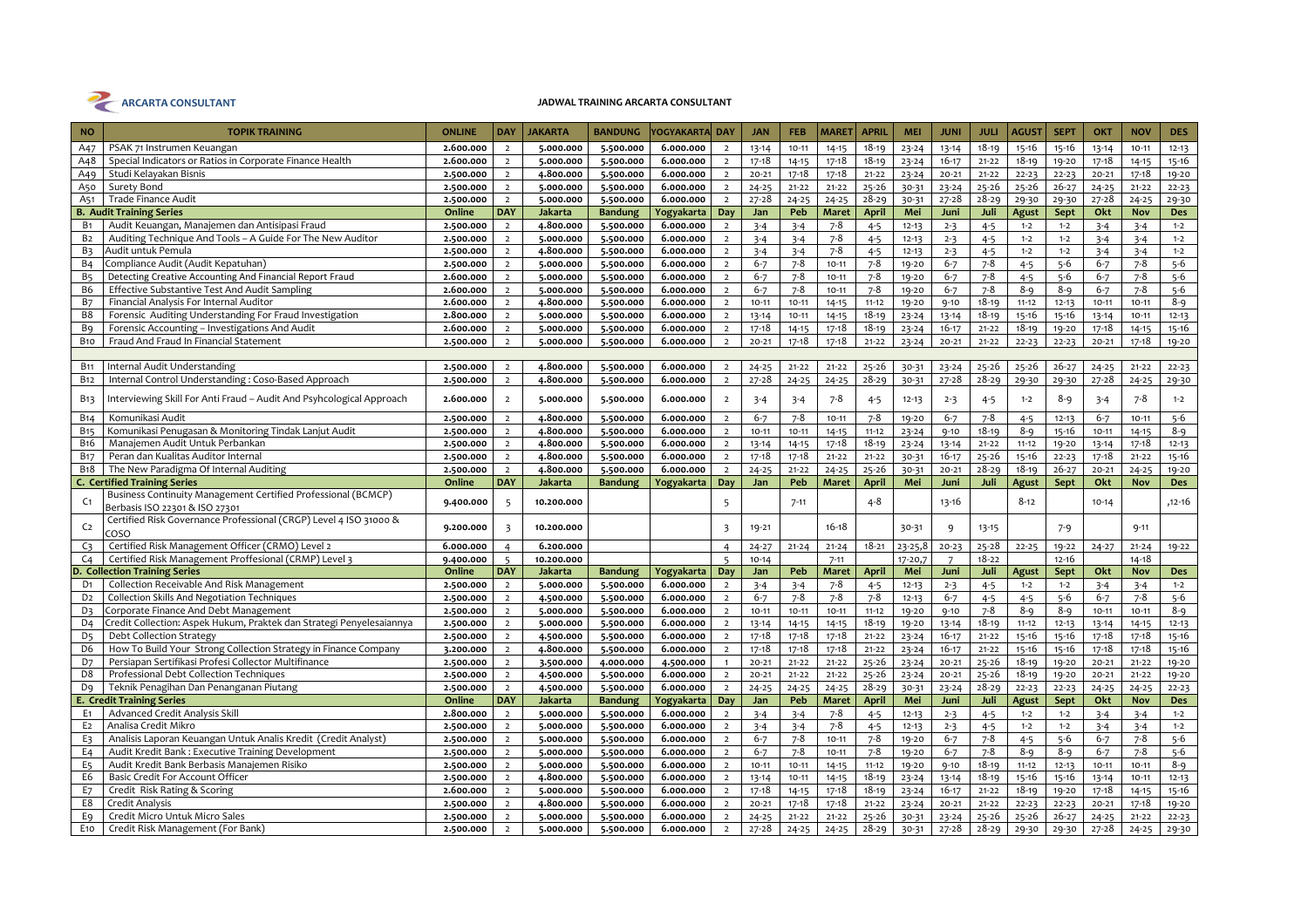

| <b>NO</b>        | <b>TOPIK TRAINING</b>                                                                               | <b>ONLINE</b> | <b>DAY</b>     | <b>JAKARTA</b> | <b>BANDUNG</b> | YOGYAKARTA DAY |                | <b>JAN</b> | <b>FEB</b> | <b>MARET</b> | <b>APRIL</b> | <b>MEI</b> | <b>JUNI</b> | <b>JULI</b> | <b>AGUST</b> | <b>SEPT</b> | OKT       | <b>NOV</b> | <b>DES</b> |
|------------------|-----------------------------------------------------------------------------------------------------|---------------|----------------|----------------|----------------|----------------|----------------|------------|------------|--------------|--------------|------------|-------------|-------------|--------------|-------------|-----------|------------|------------|
|                  |                                                                                                     |               |                |                |                |                |                |            |            |              |              |            |             |             |              |             |           |            |            |
| E <sub>11</sub>  | Credit Risk Management (For Non Bank)                                                               | 2.500.000     | $\overline{2}$ | 5.000.000      | 5.500.000      | 6.000.000      | $\overline{2}$ | $3 - 4$    | $3 - 4$    | $7 - 8$      | $4 - 5$      | $12 - 13$  | $2 - 3$     | $4 - 5$     | $1 - 2$      | $1 - 2$     | $3 - 4$   | $3 - 4$    | $1 - 2$    |
| E <sub>12</sub>  | Credit Risk Modeling                                                                                | 2.600.000     | $\overline{2}$ | 5.000.000      | 5.500.000      | 6.000.000      | $\overline{2}$ | $3 - 4$    | $3 - 4$    | $7 - 8$      | $4 - 5$      | $12 - 13$  | $2 - 3$     | $4 - 5$     | $1 - 2$      | $1 - 2$     | $3 - 4$   | $3 - 4$    | $1 - 2$    |
| E <sub>13</sub>  | Credit Risk Modeling (Advanced)                                                                     | 2.600.000     | $\overline{2}$ | 5.000.000      | 5.500.000      | 6.000.000      | $\overline{2}$ | $6 - 7$    | $7 - 8$    | $10 - 11$    | $7 - 8$      | 19-20      | $6 - 7$     | $7 - 8$     | $4 - 5$      | $5 - 6$     | $6 - 7$   | $7 - 8$    | $5 - 6$    |
| E14              | Developing your Internal Credit Scoring for Credit Control Efficiency                               | 2.600.000     | $\overline{2}$ | 5.000.000      | 5.500.000      | 6.000.000      | $\overline{2}$ | $6 - 7$    | $7 - 8$    | $10 - 11$    | $7 - 8$      | 19-20      | $6 - 7$     | $7 - 8$     | $8 - 9$      | $8 - 9$     | $6 - 7$   | $7 - 8$    | $5 - 6$    |
| E <sub>15</sub>  | Implikasi Credit Risk Management sebagai Faktor Utama Dalam<br>Manajemen Risiko Operational         | 2.800.000     | $\overline{2}$ | 5.000.000      | 5.500.000      | 6.000.000      | $\overline{2}$ | $10 - 11$  | $10 - 11$  | $14 - 15$    | $11 - 12$    | 19-20      | $9 - 10$    | $18 - 19$   | $11 - 12$    | $12 - 13$   | $10 - 11$ | $10 - 11$  | $8 - 9$    |
| E <sub>16</sub>  | Intermediate Credit Analysis                                                                        | 2.500.000     | $\overline{2}$ | 4.800.000      | 5.500.000      | 6.000.000      | $\overline{2}$ | 13-14      | $10 - 11$  | $14 - 15$    | $18 - 19$    | $23 - 24$  | $13 - 14$   | $18 - 19$   | 15-16        | 15-16       | 13-14     | $10 - 11$  | $12 - 13$  |
| E <sub>17</sub>  | Manajemen Analisa Kredit Sindikasi                                                                  | 2.600.000     | $\overline{2}$ | 5.000.000      | 5.500.000      | 6.000.000      | $\overline{2}$ | $17 - 18$  | $14 - 15$  | $17 - 18$    | $18 - 19$    | $23 - 24$  | $16 - 17$   | $21 - 22$   | $18 - 19$    | 19-20       | $17 - 18$ | $14 - 15$  | $15 - 16$  |
| E <sub>1</sub> 8 | Micro Credit Supervision Risk Management Based                                                      | 2.500.000     | $\overline{2}$ | 5.000.000      | 5.500.000      | 6.000.000      | $\overline{2}$ | $20 - 21$  | $17 - 18$  | $17 - 18$    | $21 - 22$    | $23 - 24$  | $20 - 21$   | $21 - 22$   | $22 - 23$    | $22 - 23$   | $20 - 21$ | $17 - 18$  | 19-20      |
| E <sub>19</sub>  | Perhitungan Kesehatan Bank                                                                          | 2.600.000     | $\overline{2}$ | 5.000.000      | 5.500.000      | 6.000.000      | $\overline{2}$ | $24 - 25$  | $21 - 22$  | $21 - 22$    | $25 - 26$    | 30-31      | $23 - 24$   | $25 - 26$   | $25 - 26$    | $26 - 27$   | $24 - 25$ | $21 - 22$  | $22 - 23$  |
|                  | Rekstrukturisasi Dan Penyelamatan Kredit Yang Efektif Guna                                          |               | $\overline{2}$ |                |                |                | $\overline{2}$ |            |            |              | $28 - 29$    |            |             | $28 - 29$   |              |             |           |            |            |
| E <sub>20</sub>  | Meningkatkan Kinerja Bank                                                                           | 2.500.000     |                | 5.000.000      | 5.500.000      | 6.000.000      |                | $27 - 28$  | $24 - 25$  | $24 - 25$    |              | 30-31      | $27 - 28$   |             | 29-30        | 29-30       | $27 - 28$ | $24 - 25$  | 29-30      |
| E <sub>21</sub>  | Vintage Analysis                                                                                    | 2.500.000     | $\overline{2}$ | 5.000.000      | 5.500.000      | 6.000.000      | $\overline{2}$ | $27 - 28$  | $24 - 25$  | $24 - 25$    | $28 - 29$    | 30-31      | $27 - 28$   | $28 - 29$   | 29-30        | 29-30       | $27 - 28$ | $24 - 25$  | 29-30      |
| E <sub>22</sub>  | Question & Answer perihal Penilaian Tingkat Kesehatan di Multifinance<br>(POJK No. 28/POJK.05/2020) | 2.500.000     | $\mathbf{1}$   | 3.500.000      | 4.000.000      | 4.500.000      |                | 27         | 24         | 24           | 28           | 30         | 27          | 28          | 29           | 29          | 27        | 24         | 29         |
|                  | F. General Office and Leadership Training Series                                                    | Online        | <b>DAY</b>     | <b>Jakarta</b> | <b>Bandung</b> | Yogyakarta     | Day            | Jan        | Peb        | <b>Maret</b> | <b>April</b> | Mei        | Juni        | Juli        | Agust        | Sept        | Okt       | Nov        | Des        |
| F <sub>1</sub>   | Achieving Teller Excellence                                                                         | 2.500.000     | $\overline{2}$ | 4.500.000      | 5.500.000      | 6.000.000      | $\overline{2}$ | $3 - 4$    | $3 - 4$    | $7 - 8$      | $4 - 5$      | $12 - 13$  | $2 - 3$     | $4 - 5$     | $1 - 2$      | $1 - 2$     | $3 - 4$   | $3 - 4$    | $1 - 2$    |
| F <sub>2</sub>   | Administrasi Perkantoran                                                                            | 2.500.000     | $\overline{2}$ | 4.500.000      | 5.500.000      | 6.000.000      | $\overline{2}$ | $3 - 4$    | $3 - 4$    | $7 - 8$      | $4 - 5$      | $12 - 13$  | $2 - 3$     | $4 - 5$     | $1 - 2$      | $1 - 2$     | $3 - 4$   | $3 - 4$    | $1 - 2$    |
| F3               | Advanced Communication Skills                                                                       | 2.500.000     | $\overline{2}$ | 4.500.000      | 5.500.000      | 6.000.000      | $\overline{2}$ | $6 - 7$    | $7 - 8$    | $10 - 11$    | $7 - 8$      | 19-20      | $6 - 7$     | $7 - 8$     | $4 - 5$      | $5 - 6$     | $6 - 7$   | $7 - 8$    | $5 - 6$    |
|                  | Assertiveness Training : How To Get More Confidence, Assertiveness                                  |               |                |                |                |                |                |            |            |              |              |            |             |             |              |             |           |            |            |
| F <sub>4</sub>   | And Respect                                                                                         | 2.500.000     | $\overline{2}$ | 4.500.000      | 5.500.000      | 6.000.000      | $\overline{2}$ | $6 - 7$    | $7 - 8$    | $10 - 11$    | $7 - 8$      | 19-20      | $6 - 7$     | $7 - 8$     | $8 - 9$      | $8 - 9$     | $6 - 7$   | $7 - 8$    | $5 - 6$    |
| F <sub>5</sub>   | <b>Back Office Operation</b>                                                                        | 2.500.000     | $\overline{2}$ | 4.500.000      | 5.500.000      | 6.000.000      | $\overline{2}$ | $10 - 11$  | $10 - 11$  | $14 - 15$    | $11 - 12$    | 19-20      | $9 - 10$    | $18 - 19$   | $11 - 12$    | $12 - 13$   | $10 - 11$ | $10 - 11$  | $8 - 9$    |
| F <sub>6</sub>   | Back Office Operation for Banking                                                                   | 2.500.000     | $\overline{2}$ | 4.500.000      | 5.500.000      | 6.000.000      | $\overline{2}$ | $13 - 14$  | $10 - 11$  | $14 - 15$    | $18 - 19$    | $23 - 24$  | $13 - 14$   | $18 - 19$   | $15 - 16$    | $15 - 16$   | 13-14     | $10 - 11$  | $12 - 13$  |
| F7               | <b>Basic Managerial Skill</b>                                                                       | 2.500.000     | $\overline{2}$ | 4.500.000      | 5.500.000      | 6.000.000      | $\overline{2}$ | $13 - 14$  | $10 - 11$  | $14 - 15$    | $18 - 19$    | $23 - 24$  | $13 - 14$   | $18 - 19$   | 15-16        | $15 - 16$   | $13 - 14$ | $10 - 11$  | $12 - 13$  |
| F8               | <b>Business Essentials For Managers</b>                                                             | 2.500.000     | $\overline{2}$ | 4.500.000      | 5.500.000      | 6.000.000      | $\overline{2}$ | $17 - 18$  | $14 - 15$  | $17 - 18$    | $18 - 19$    | $23 - 24$  | $16 - 17$   | $21 - 22$   | $18 - 19$    | $19 - 20$   | $17 - 18$ | $14 - 15$  | $15 - 16$  |
| F9               | Cashier Management                                                                                  | 2.500.000     | $\overline{2}$ | 4.500.000      | 5.500.000      | 6.000.000      | $\overline{2}$ | $20 - 21$  | $17 - 18$  | $17 - 18$    | $21 - 22$    | $23 - 24$  | $20 - 21$   | $21 - 22$   | $22 - 23$    | $22 - 23$   | $20 - 21$ | $17 - 18$  | 19-20      |
| F <sub>10</sub>  | Coaching For Performance                                                                            | 2.500.000     | $\overline{2}$ | 4.500.000      | 5.500.000      | 6.000.000      | $\overline{2}$ | $24 - 25$  | $21 - 22$  | $21 - 22$    | $25 - 26$    | 30-31      | $23 - 24$   | $25 - 26$   | $25 - 26$    | $26 - 27$   | $24 - 25$ | $21 - 22$  | $22 - 23$  |
|                  |                                                                                                     |               |                |                |                |                |                |            |            |              |              |            |             |             |              |             |           |            |            |
| F <sub>11</sub>  | Collecting, Verification & Data Administration                                                      | 2.500.000     | $\overline{2}$ | 4.500.000      | 5.500.000      | 6.000.000      | $\overline{2}$ | $24 - 25$  | $21 - 22$  | $21 - 22$    | 25-26        | 30-31      | $23 - 24$   | $25 - 26$   | $25 - 26$    | $26 - 27$   | $24 - 25$ | $21 - 22$  | $22 - 23$  |
| F <sub>12</sub>  | Collecting Verification & Data Administration For Office Administration                             | 2.500.000     | $\overline{2}$ | 4.500.000      | 5.500.000      | 6.000.000      | $\overline{2}$ | $27 - 28$  | $24 - 25$  | $24 - 25$    | $28 - 29$    | 30-31      | $27 - 28$   | $28 - 29$   | 29-30        | 29-30       | $27 - 28$ | $24 - 25$  | 29-30      |
| F <sub>13</sub>  | Creativity And Innovation Development (Pengembangan Kreativitas<br>Dan Inovasi)                     | 2.500.000     | $\overline{2}$ | 5.000.000      | 5.500.000      | 6.000.000      | $\overline{2}$ | $3 - 4$    | $3 - 4$    | $7 - 8$      | $4 - 5$      | $12 - 13$  | $2 - 3$     | $4 - 5$     | $1 - 2$      | $1 - 2$     | $3 - 4$   | $3 - 4$    | $1 - 2$    |
| F <sub>14</sub>  | Effective Coaching And Counseling Skills                                                            | 2.500.000     | $\overline{2}$ | 5.000.000      | 5.500.000      | 6.000.000      | $\overline{2}$ | $3 - 4$    | $3 - 4$    | $7 - 8$      | $4 - 5$      | $12 - 13$  | $2 - 3$     | $4 - 5$     | $1 - 2$      | $1 - 2$     | $3 - 4$   | $3 - 4$    | $1 - 2$    |
| F <sub>15</sub>  | Effective Communication and Interpersonal Skills                                                    | 2.500.000     | $\overline{2}$ | 4.500.000      | 5.500.000      | 6.000.000      | $\overline{2}$ | $6 - 7$    | $7 - 8$    | $10 - 11$    | $7 - 8$      | $19 - 20$  | $6 - 7$     | $7 - 8$     | $4 - 5$      | $5 - 6$     | $6 - 7$   | $7 - 8$    | $5-6$      |
| F <sub>16</sub>  | Effective Delegation And Task Management                                                            | 2.500.000     | $\overline{2}$ | 4.500.000      | 5.500.000      | 6.000.000      | $\overline{2}$ | $6 - 7$    | $7 - 8$    | $10 - 11$    | $7 - 8$      | 19-20      | $6 - 7$     | $7 - 8$     | $8 - 9$      | $8 - 9$     | $6 - 7$   | $7 - 8$    | $5 - 6$    |
| F <sub>17</sub>  | Effective Handling Complaint And Problem Solving                                                    | 2.500.000     | $\overline{2}$ | 4.500.000      | 5.500.000      | 6.000.000      | $\overline{2}$ | $10 - 11$  | $10 - 11$  | $14 - 15$    | $11 - 12$    | 19-20      | $9 - 10$    | $18 - 19$   | $11 - 12$    | $12 - 13$   | $10 - 11$ | $10 - 11$  | $8 - 9$    |
| F <sub>1</sub> 8 | <b>Effective Publik Relation</b>                                                                    | 2.500.000     | $\overline{2}$ | 4.500.000      | 5.500.000      | 6.000.000      | $\overline{2}$ | $13 - 14$  | $10 - 11$  | $14 - 15$    | $18 - 19$    | $23 - 24$  | $13 - 14$   | $18 - 19$   | $15 - 16$    | 15-16       | $13 - 14$ | $10 - 11$  | $12 - 13$  |
| F <sub>19</sub>  | Etiquette And Personal Image For Professionals                                                      | 2.500.000     | $\overline{2}$ | 4.500.000      | 5.500.000      | 6.000.000      | $\overline{2}$ | $17 - 18$  | $14 - 15$  | 17-18        | $18 - 19$    | $23 - 24$  | $16 - 17$   | $21 - 22$   | $18 - 19$    | 19-20       | $17 - 18$ | $14 - 15$  | $15 - 16$  |
| F <sub>20</sub>  | <b>Effective Presentation Skill</b>                                                                 | 2.500.000     | $\overline{2}$ | 3.200.000      | 3.800.000      | 4.000.000      | $\overline{1}$ | $20 - 21$  | $17 - 18$  | $17 - 18$    | $21 - 22$    | $23 - 24$  | $20 - 21$   | $21 - 22$   | $22 - 23$    | $22 - 23$   | $20 - 21$ | $17 - 18$  | $19 - 20$  |
|                  |                                                                                                     |               |                |                |                |                |                |            |            |              |              |            |             |             |              |             |           |            |            |
| F <sub>21</sub>  | Filling System and Record Management                                                                | 2.600.000     | $\overline{2}$ | 5.000.000      | 5.500.000      | 6.000.000      | $\overline{2}$ | $20 - 21$  | $17 - 18$  | $17 - 18$    | $21 - 22$    | $23 - 24$  | $20 - 21$   | $21 - 22$   | $22 - 23$    | $22 - 23$   | $20 - 21$ | $17 - 18$  | 19-20      |
| F <sub>22</sub>  | Excellence Service in quality                                                                       | 2.500.000     | $\overline{2}$ | 4.500.000      | 5.500.000      | 6.000.000      | $\overline{2}$ | $24 - 25$  | $21 - 22$  | $21 - 22$    | 25-26        | 30-31      | $23 - 24$   | $25 - 26$   | 25-26        | $26 - 27$   | $24 - 25$ | $21 - 22$  | $22 - 23$  |
| F <sub>2</sub> 3 | Essential Skill For Secretary And Administration Professional                                       | 2.500.000     | $\overline{2}$ | 5.000.000      | 5.500.000      | 6.000.000      | $\overline{2}$ | $27 - 28$  | $24 - 25$  | $24 - 25$    | $28 - 29$    | 30-31      | $27 - 28$   | $28 - 29$   | 29-30        | 29-30       | $27 - 28$ | $24 - 25$  | 29-30      |
| F <sub>24</sub>  | Improving Interpersonal Communication Skills                                                        | 2.500.000     | $\overline{2}$ | 4.500.000      | 5.500.000      | 6.000.000      | $\overline{2}$ | $3 - 4$    | $3 - 4$    | $7 - 8$      | $4 - 5$      | $12 - 13$  | $2 - 3$     | $4 - 5$     | $1 - 2$      | $1 - 2$     | $3 - 4$   | $3 - 4$    | $1 - 2$    |
| F <sub>25</sub>  | Inter-Personal Skills                                                                               | 2.500.000     | 1              | 4.500.000      | 5.500.000      | 6.000.000      | $\overline{2}$ | $3 - 4$    | $3 - 4$    | $7 - 8$      | $4 - 5$      | $12 - 13$  | $2 - 3$     | $4 - 5$     | $1 - 2$      | $1 - 2$     | $3 - 4$   | $3 - 4$    | $1 - 2$    |
| F <sub>26</sub>  | Kepemimpinan Yang Efektif Dalam Perbankan                                                           | 2.500.000     | $\overline{2}$ | 4.500.000      | 5.500.000      | 6.000.000      | $\overline{2}$ | $6 - 7$    | $7 - 8$    | $10 - 11$    | $7 - 8$      | 19-20      | $6 - 7$     | $7 - 8$     | $4 - 5$      | $5-6$       | $6 - 7$   | $7 - 8$    | $5 - 6$    |
| F <sub>27</sub>  | Know Your Customers Principle (Prinsip-prinsip Mengenal Nasabah)                                    | 2.500.000     | $\overline{2}$ | 4.800.000      | 5.500.000      | 6.000.000      | $\overline{2}$ | $6 - 7$    | $7 - 8$    | $10 - 11$    | $7 - 8$      | 19-20      | $6 - 7$     | $7 - 8$     | $8 - 9$      | $8 - 9$     | $6 - 7$   | $7 - 8$    | $5-6$      |
| F <sub>28</sub>  | Leadership & Comprehensive Managerial Skill                                                         | 2.500.000     | $\overline{2}$ | 4.500.000      | 5.500.000      | 6.000.000      | $\overline{2}$ | $10 - 11$  | $10 - 11$  | $14 - 15$    | $11 - 12$    | 19-20      | $9 - 10$    | $18 - 19$   | $11 - 12$    | $12 - 13$   | $10 - 11$ | $10 - 11$  | $8 - 9$    |
| F <sub>29</sub>  | Leadership And Communication                                                                        | 2.500.000     | $\overline{2}$ | 4.500.000      | 5.500.000      | 6.000.000      | $\overline{2}$ | 13-14      | $10 - 11$  | $14 - 15$    | $18 - 19$    | $23 - 24$  | $13 - 14$   | $18 - 19$   | $15 - 16$    | 15-16       | $13 - 14$ | $10 - 11$  | $12 - 13$  |
| F30              | Leadership And Teamwork Building                                                                    | 2.500.000     | $\overline{2}$ | 5.000.000      | 5.500.000      | 6.000.000      | $\overline{2}$ | $17 - 18$  | $14 - 15$  | 17-18        | $18 - 19$    | $23 - 24$  | $16 - 17$   | $21 - 22$   | $18 - 19$    | 19-20       | $17 - 18$ | $14 - 15$  | $15 - 16$  |
|                  |                                                                                                     |               |                |                |                |                |                |            |            |              |              |            |             |             |              |             |           |            |            |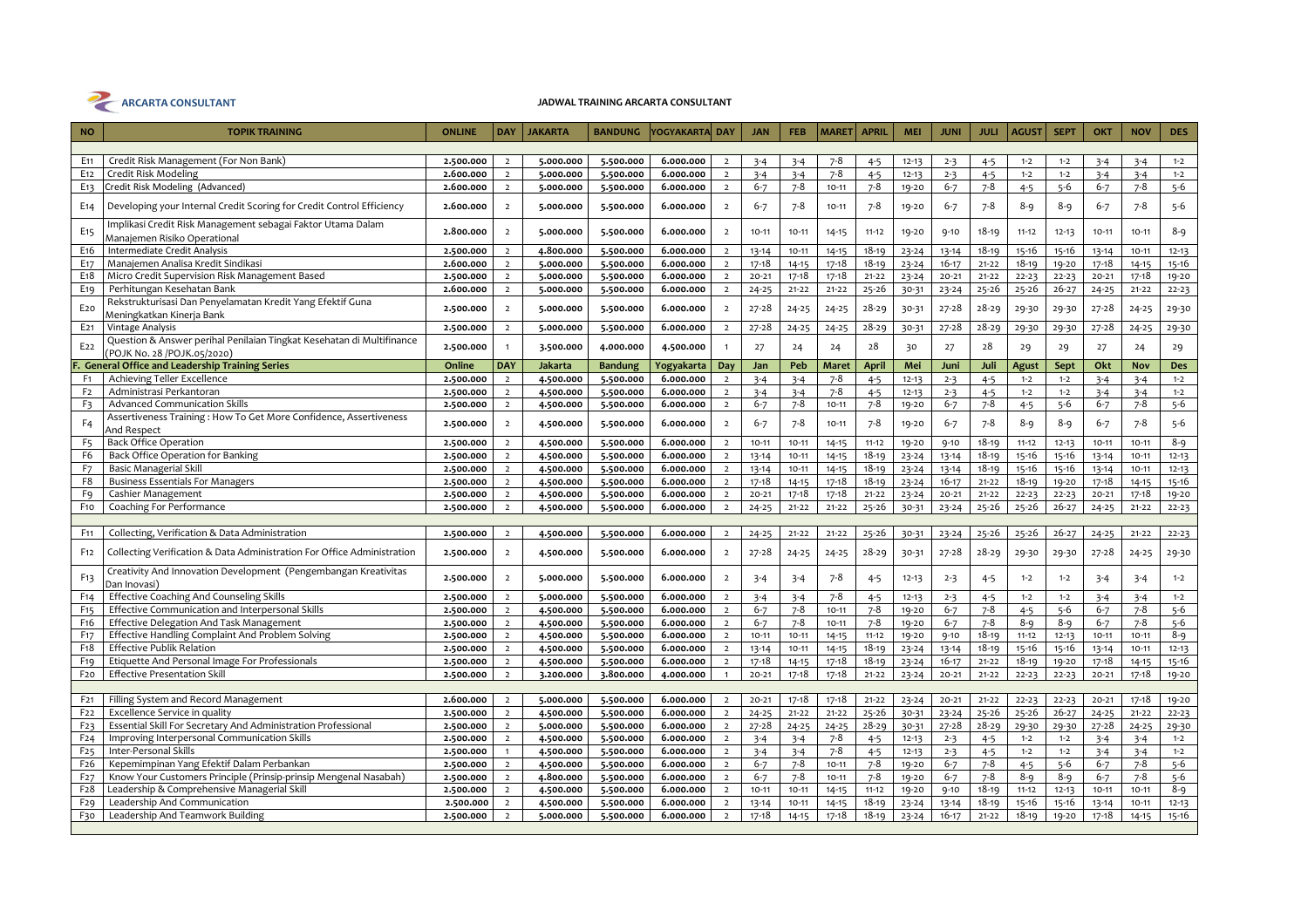

| <b>NO</b>                          | <b>TOPIK TRAINING</b>                                                      | <b>ONLINE</b> | <b>DAY</b>                       | <b>JAKARTA</b>         | <b>BANDUNG</b> | /OGYAKARTA DAY         |                                  | <b>JAN</b>             | <b>FEB</b>         | <b>MARET</b> | <b>APRIL</b>         | <b>MEI</b> | <b>JUNI</b> | <b>JULI</b>          | AGUS1     | <b>SEPT</b>        | OKT       | <b>NOV</b>         | <b>DES</b>       |
|------------------------------------|----------------------------------------------------------------------------|---------------|----------------------------------|------------------------|----------------|------------------------|----------------------------------|------------------------|--------------------|--------------|----------------------|------------|-------------|----------------------|-----------|--------------------|-----------|--------------------|------------------|
| F31                                | Lean Six Sigma Fundamental                                                 | 2.500.000     | $\overline{2}$                   | 4.500.000              | 5.500.000      | 6.000.000              | $\overline{2}$                   | $20 - 21$              | $17 - 18$          | $17 - 18$    | $21 - 22$            | $23 - 24$  | $20 - 21$   | $21 - 22$            | $22 - 23$ | $22 - 23$          | $20 - 21$ | $17 - 18$          | 19-20            |
| F32                                | Lima S (Seiri, Seiton, Seiso, Seiketsu, Shitsuke)                          | 2.500.000     | $\overline{2}$                   | 4.500.000              | 5.500.000      | 6.000.000              | $\overline{2}$                   | $20 - 21$              | 17-18              | $17 - 18$    | $21 - 22$            | $23 - 24$  | $20 - 21$   | $21 - 22$            | $22 - 23$ | $22 - 23$          | $20 - 21$ | $17 - 18$          | 19-20            |
| F33                                | Management Team Building                                                   | 2.500.000     | $\overline{2}$                   | 4.500.000              | 5.500.000      | 6.000.000              | $\overline{2}$                   | $24 - 25$              | $21 - 22$          | $21 - 22$    | $25 - 26$            | 30-31      | $23 - 24$   | $25 - 26$            | $25 - 26$ | $26 - 27$          | $24 - 25$ | $21 - 22$          | $22 - 23$        |
| F34                                | Managerial Skill For New Manager                                           | 2.500.000     | $\overline{2}$                   | 5.000.000              | 5.500.000      | 6.000.000              | $\overline{2}$                   | $3 - 4$                | $3 - 4$            | $7 - 8$      | $4 - 5$              | $12 - 13$  | $2 - 3$     | $4 - 5$              | $1 - 2$   | $1 - 2$            | $3 - 4$   | $3 - 4$            | $1 - 2$          |
| F <sub>35</sub>                    | <b>Meeting Management</b>                                                  | 2.500.000     | $\overline{2}$                   | 3.200.000              | 3.800.000      | 4.000.000              | $\overline{1}$                   | $6 - 7$                | $7 - 8$            | $10 - 11$    | $7 - 8$              | $12 - 13$  | $6 - 7$     | $7 - 8$              | $4 - 5$   | $5 - 6$            | $6 - 7$   | $7 - 8$            | $8 - 9$          |
| F36                                | Modern Office Administration & Filling System in Quality (Developing or    | 2.600.000     | $\overline{2}$                   | 5.000.000              | 5.500.000      | 6.000.000              | $\overline{2}$                   | $27 - 28$              | $24 - 25$          | $24 - 25$    | $28 - 29$            | 30-31      | $27 - 28$   | 28-29                | 29-30     | 29-30              | $27 - 28$ | $24 - 25$          | 29-30            |
| F37                                | mproving a Filing System)<br>Motivasi Dan Etos Kerja                       | 2.500.000     | $\overline{2}$                   | 4.500.000              | 5.500.000      | 6.000.000              | $\overline{2}$                   |                        |                    | $7 - 8$      | $4 - 5$              | $12 - 13$  |             |                      | $1 - 2$   | $1 - 2$            |           |                    | $1 - 2$          |
|                                    |                                                                            |               |                                  |                        |                |                        | $\overline{2}$                   | $3 - 4$                | $3 - 4$            |              |                      |            | $2 - 3$     | $4 - 5$              | $1 - 2$   |                    | $3 - 4$   | $3 - 4$<br>$7 - 8$ |                  |
| F38                                | Motivational Management                                                    | 2.500.000     | $\overline{2}$                   | 4.500.000              | 5.500.000      | 6.000.000              |                                  | $3 - 4$                | $3 - 4$            | $7 - 8$      | $4 - 5$              | $12 - 13$  | $2 - 3$     | $4 - 5$              |           | $5 - 6$            | $6 - 7$   | $7 - 8$            | $5 - 6$          |
| F39                                | People Management Skill For New Supervisor & Team Leaders                  | 2.500.000     | $\overline{2}$                   | 4.500.000              | 5.500.000      | 6.000.000              | $\overline{2}$                   | $6 - 7$                | $7 - 8$<br>$7 - 8$ | $10 - 11$    | $7 - 8$<br>$7 - 8$   | $12 - 13$  | $6 - 7$     | $7 - 8$<br>$7 - 8$   | $4 - 5$   | $5 - 6$            | $6 - 7$   |                    | $8 - 9$          |
| F40                                | Priority Banking & Wealth Management Banking                               | 2.500.000     | $\overline{2}$                   | 4.500.000              | 5.500.000      | 6.000.000              | $\overline{2}$                   | $6 - 7$                |                    | $10 - 11$    |                      | 19-20      | $6 - 7$     |                      | $4 - 5$   | $8 - 9$            | $10 - 11$ | $10 - 11$          | $8 - 9$          |
|                                    | Professional Secretary Skills                                              |               |                                  |                        |                | 6.000.000              |                                  |                        |                    |              |                      |            |             | $18 - 19$            | $8 - 9$   |                    |           | $10 - 11$          |                  |
| F41                                | <b>Professional Telesales</b>                                              | 2.500.000     | $\overline{2}$<br>$\overline{2}$ | 4.800.000              | 5.500.000      | 6.000.000              | $\overline{2}$<br>$\overline{2}$ | $10 - 11$<br>$10 - 11$ | $14 - 15$          | $14 - 15$    | $11 - 12$            | 19-20      | $9 - 10$    | $18 - 19$            | $8 - 9$   | $8 - 9$<br>$8 - 9$ | $10 - 11$ |                    | $12 - 13$        |
| F42                                | <b>Public Speaking Professional Skill</b>                                  | 2.500.000     |                                  | 4.500.000              | 5.500.000      |                        |                                  |                        | $14 - 15$          | $14 - 15$    | $11 - 12$            | 19-20      | $9 - 10$    | $18 - 19$            |           |                    | $10 - 11$ | $10 - 11$          | $12 - 13$        |
| F43                                |                                                                            | 2.500.000     | $\overline{2}$<br>$\overline{2}$ | 4.500.000              | 5.500.000      | 6.000.000<br>6.000.000 | $\overline{2}$<br>$\overline{2}$ | $13 - 14$              | 15-16              | $14 - 15$    | $11 - 12$            | 19-20      | $13 - 14$   |                      | $11 - 12$ | $12 - 13$          | $13 - 14$ | $14 - 15$          | $12 - 13$        |
| F44                                | Problem Solving & Decision Making                                          | 2.500.000     |                                  | 4.500.000              | 5.500.000      |                        |                                  | $17 - 18$              | 17-18              | $17 - 18$    | $18 - 19$            | $23 - 24$  | $16 - 17$   | $21 - 22$            | 15-16     | 15-16              | $17 - 18$ | $14 - 15$          | 15-16            |
| F <sub>45</sub>                    | Self Improvement (Pengembangan Kepribadian)                                | 2.500.000     | $\overline{2}$                   | 4.600.000              | 5.500.000      | 6.000.000              | $\overline{2}$                   | $20 - 21$              | $17 - 18$          | $17 - 18$    | $21 - 22$            | $23 - 24$  | $20 - 21$   | $21 - 22$            | $18 - 19$ | 19-20              | $20 - 21$ | $17 - 18$          | 19-20            |
| F46                                | Service Excellence & Handling Customer Complain                            | 2.500.000     | $\overline{2}$                   | 4.500.000              | 5.500.000      | 6.000.000              | $\overline{2}$                   | $24 - 25$              | $21 - 22$          | $21 - 22$    | $25 - 26$            | 30-31      | $23 - 24$   | 25-26                | $22 - 23$ | $22 - 23$          | $24 - 25$ | $21 - 22$          | $22 - 23$        |
| F47                                | Seven Habbits Effective People                                             | 2.500.000     | $\overline{2}$                   | 4.500.000              | 5.500.000      | 6.000.000              | $\overline{2}$                   | $27 - 28$              | $24 - 25$          | $24 - 25$    | $28 - 29$            | 30-31      | $27 - 28$   | $28 - 29$            | $25 - 26$ | $26 - 27$          | $27 - 28$ | $24 - 25$          | 29-30            |
| F48                                | Standar Pelayanan Sebagai Sarana Memenangkan Persaingan Dalam<br>Pelayanan | 2.500.000     | $\overline{2}$                   | 4.500.000              | 5.500.000      | 6.000.000              | $\overline{2}$                   | $3 - 4$                | $3 - 4$            | $7 - 8$      | $4 - 5$              | $12 - 13$  | $2 - 3$     | $4 - 5$              | $1 - 2$   | 8-9                | $3 - 4$   | $7 - 8$            | $1 - 2$          |
| F49                                | Strategy Penyelenggaraan Rups Tahunan Dan Luar Biasa                       | 2.500.000     | $\overline{2}$                   | 4.500.000              | 5.500.000      | 6.000.000              | $\overline{2}$                   | $6 - 7$                | $7 - 8$            | $10 - 11$    | $7 - 8$              | 19-20      | $6 - 7$     | $7 - 8$              | $4 - 5$   | $12 - 13$          | $6 - 7$   | $10 - 11$          | $5 - 6$          |
| F50                                | Sugesti Diri Untuk Pengembangan Diri Dan Berpikir Positif                  | 2.500.000     | $\overline{2}$                   | 4.500.000              | 5.500.000      | 6.000.000              | $\overline{2}$                   | $10 - 11$              | $10 - 11$          | $14 - 15$    | $11 - 12$            | $23 - 24$  | $9 - 10$    | $18 - 19$            | $8 - 9$   | 15-16              | $10 - 11$ | $14 - 15$          | $8 - 9$          |
| F <sub>51</sub>                    | Teknik Mengelola Dokumen Perusahaan Yang Effektif                          | 2.500.000     | $\overline{2}$                   | 4.800.000              | 5.500.000      | 6.000.000              | $\overline{2}$                   | $12 - 13$              | $16 - 17$          | $16 - 17$    | $18 - 19$            | $23 - 24$  | $13 - 14$   | $21 - 22$            | $11 - 12$ | 19-20              | $13 - 14$ | $17 - 18$          | $12 - 13$        |
| F <sub>52</sub>                    | The Leadership Challenge                                                   | 2.500.000     | $\overline{2}$                   | 4.500.000              | 5.500.000      | 6.000.000              | $\overline{2}$                   | $13 - 14$              | $14 - 15$          | $17 - 18$    | $18 - 19$            | $23 - 24$  | $13 - 14$   | $21 - 22$            | $11 - 12$ | 19-20              | 13-14     | $17 - 18$          | $12 - 13$        |
|                                    | G. HR & GA Training Series                                                 | Online        | <b>DAY</b>                       | <b>Jakarta</b>         | <b>Bandung</b> | Yogyakarta             | Day                              | Jan                    | Peb                | <b>Maret</b> | <b>April</b>         | Mei        | Juni        | Juli                 | Agust     | Sept               | Okt       | Nov                | Des              |
| G <sub>1</sub>                     | Analisis Beban Kerja                                                       | 2.500.000     | $\overline{2}$                   | 4.800.000              | 5.500.000      | 6.000.000              | $\overline{2}$                   | $3 - 4$                | $3 - 4$            | $7 - 8$      | $4 - 5$              | $12 - 13$  | $2 - 3$     | $4 - 5$              | $1 - 2$   | $1 - 2$            | $3 - 4$   | $3 - 4$            | $1 - 2$          |
| G <sub>2</sub>                     | Analisis Jabatan                                                           | 2.500.000     | $\overline{2}$                   | 4.600.000              | 5.500.000      | 6.000.000              | $\overline{2}$                   | $3 - 4$                | $3 - 4$            | $7 - 8$      | $4 - 5$              | $12 - 13$  | $2 - 3$     | $4 - 5$              | $1 - 2$   | $1 - 2$            | $3 - 4$   | $3 - 4$            | $1 - 2$          |
| G <sub>3</sub>                     | Analisis SWOT                                                              | 2.500.000     | $\overline{2}$                   | 4.500.000              | 5.500.000      | 6.000.000              | $\overline{2}$                   | $6 - 7$                | $7 - 8$            | $10 - 11$    | $7 - 8$              | 19-20      | $6 - 7$     | $7 - 8$              | $4 - 5$   | $5 - 6$            | $6 - 7$   | $7 - 8$            | $5 - 6$          |
| G <sub>4</sub>                     | Analytical Thinking to create Business Plan                                | 2.500.000     | $\overline{2}$                   | 4.500.000              | 5.500.000      | 6.000.000              | $\overline{2}$                   | $6 - 7$                | $7 - 8$            | $10 - 11$    | $7 - 8$              | 19-20      | $6 - 7$     | $7 - 8$              | $8 - 9$   | $8 - 9$            | $6 - 7$   | $7 - 8$            | $5 - 6$          |
| G <sub>5</sub>                     | Basic Human Resources Professional                                         | 2.500.000     | $\overline{2}$                   | 4.600.000              | 5.500.000      | 6.000.000              | $\overline{2}$                   | $10 - 11$              | $10 - 11$          | $14 - 15$    | $11 - 12$            | 19-20      | $9 - 10$    | $18 - 19$            | $11 - 12$ | $12 - 13$          | $10 - 11$ | $10 - 11$          | $8 - 9$          |
| G6                                 | BEI (Behavioral Event Interview)                                           | 2.500.000     | $\overline{2}$                   | 4.500.000              | 5.500.000      | 6.000.000              | $\overline{2}$                   | $10 - 11$              | $10 - 11$          | $14 - 15$    | $11 - 12$            | 19-20      | $9 - 10$    | $18 - 19$            | $11 - 12$ | $12 - 13$          | $10 - 11$ | $10 - 11$          | $8 - 9$          |
| G <sub>7</sub>                     | <b>Build In Quality</b>                                                    | 2.500.000     | $\overline{2}$                   | 4.500.000              | 5.500.000      | 6.000.000              | $\overline{2}$                   | $10 - 11$              | $10 - 11$          | $14 - 15$    | $11 - 12$            | 19-20      | $9 - 10$    | $18 - 19$            | $11 - 12$ | $12 - 13$          | $10 - 11$ | $10 - 11$          | $8 - 9$          |
| G8                                 | Career Management Model                                                    | 2.500.000     | $\overline{2}$                   | 4.600.000              | 5.500.000      | 6.000.000              | $\overline{2}$                   | $13 - 14$              | $10 - 11$          | $14 - 15$    | $18 - 19$            | $23 - 24$  | $13 - 14$   | $18 - 19$            | 15-16     | 15-16              | $13 - 14$ | $10 - 11$          | $12 - 13$        |
| G9                                 | Compensation and Benefits Management                                       | 2.500.000     | $\overline{2}$                   | 4.500.000              | 5.500.000      | 6.000.000              | $\overline{2}$                   | $17 - 18$              | 14-15              | 17-18        | $18 - 19$            | $23 - 24$  | $16 - 17$   | $21 - 22$            | $18 - 19$ | 19-20              | $17 - 18$ | $14 - 15$          | 15-16            |
| G10                                | Conflict Management                                                        | 2.500.000     | $\overline{2}$                   | 4.500.000              | 5.500.000      | 6.000.000              | $\overline{2}$                   | $20 - 21$              | $17 - 18$          | $17 - 18$    | $21 - 22$            | $23 - 24$  | $20 - 21$   | $21 - 22$            | $22 - 23$ | $22 - 23$          | $20 - 21$ | $17 - 18$          | 19-20            |
|                                    |                                                                            |               |                                  |                        |                |                        |                                  |                        |                    |              |                      |            |             |                      |           |                    |           |                    |                  |
| G11                                | Creative Thinking                                                          | 2.500.000     | $\overline{2}$                   | 4.500.000              | 5.500.000      | 6.000.000              | $\overline{2}$                   | $24 - 25$              | $21 - 22$          | $21 - 22$    | $25 - 26$            | 30-31      | $23 - 24$   | $25 - 26$            | $25 - 26$ | $26 - 27$          | $24 - 25$ | $21 - 22$          | $22 - 23$        |
| G <sub>12</sub>                    | Critical Thinking                                                          | 2.500.000     | $\overline{2}$                   | 4.500.000              | 5.500.000      | 6.000.000              | $\overline{2}$                   | $27 - 28$              | $24 - 25$          | $24 - 25$    | $28 - 29$            | 30-31      | $27 - 28$   | $28 - 29$            | 29-30     | 29-30              | $27 - 28$ | $24 - 25$          | 29-30            |
| G <sub>13</sub>                    | Disc Personality Test                                                      | 2.600.000     | $\overline{2}$                   | 4.800.000              | 5.500.000      | 6.000.000              | $\overline{2}$                   | $3 - 4$                | $3 - 4$            | 7-8          | $4 - 5$              | $12 - 13$  | $2 - 3$     | $4 - 5$              | $1 - 2$   | $1 - 2$            | $3 - 4$   | $3 - 4$            | $1 - 2$          |
| G <sub>14</sub>                    | Evaluasi Hasil Diklat/Training                                             | 2.500.000     | $\overline{2}$                   | 4.500.000              | 5.500.000      | 6.000.000              | $\overline{2}$                   | $3 - 4$                | $3 - 4$            | $7 - 8$      | $4 - 5$              | $12 - 13$  | $2 - 3$     | $4 - 5$              | $1 - 2$   | $1 - 2$            | $3 - 4$   | $3 - 4$            | $1 - 2$          |
| G <sub>15</sub>                    | Effective General Affair Management                                        | 2.500.000     | $\overline{2}$                   | 4.500.000              | 5.500.000      | 6.000.000              | $\overline{2}$                   | $6 - 7$                | $7 - 8$            | $10 - 11$    | $7 - 8$              | 19-20      | $6 - 7$     | $7 - 8$              | $4 - 5$   | $5 - 6$            | $6 - 7$   | $7 - 8$            | $5 - 6$          |
| G <sub>16</sub>                    | General Affair Management Develpopment Program                             | 2.500.000     | $\overline{2}$                   | 4.500.000              | 5.500.000      | 6.000.000              | $\overline{2}$                   | $6 - 7$                | $7 - 8$            | $10 - 11$    | $7 - 8$              | 19-20      | $6 - 7$     | $7 - 8$              | $8 - 9$   | $8 - 9$            | $6 - 7$   | $7 - 8$            | $5-6$            |
| G <sub>17</sub>                    | HR For Non HR Managers                                                     | 2.500.000     | $\overline{2}$                   | 4.500.000              | 5.500.000      | 6.000.000              | $\overline{2}$                   | $10 - 11$              | $10 - 11$          | $14 - 15$    | $11 - 12$            | 19-20      | $9 - 10$    | $18 - 19$            | $11 - 12$ | $12 - 13$          | $10 - 11$ | $10 - 11$          | $8 - 9$          |
| G <sub>18</sub>                    | Human Resource Administration Management                                   | 2.500.000     | $\overline{2}$                   | 4.500.000              | 5.500.000      | 6.000.000              | $\overline{2}$                   | $10 - 11$              | $10 - 11$          | $14 - 15$    | $11 - 12$            | 19-20      | $9 - 10$    | $18 - 19$            | $11 - 12$ | $12 - 13$          | $10 - 11$ | $10 - 11$          | $8 - 9$          |
| G19                                | Human Resources Management                                                 | 2.500.000     | $\overline{2}$                   | 4.500.000              | 5.500.000      | 6.000.000              | $\overline{2}$                   | $13 - 14$              | $10 - 11$          | $14 - 15$    | $18 - 19$            | $23 - 24$  | $13 - 14$   | $18 - 19$            | 15-16     | 15-16              | $13 - 14$ | $10 - 11$          | $12 - 13$        |
| G20                                | <b>Interview Skills</b>                                                    | 2.500.000     | $\overline{2}$                   | 4.500.000              | 5.500.000      | 6.000.000              | $\overline{2}$                   | $17 - 18$              | $14 - 15$          | $17 - 18$    | $18 - 19$            | $23 - 24$  | $16 - 17$   | $21 - 22$            | $18 - 19$ | 19-20              | $17 - 18$ | $14 - 15$          | 15-16            |
|                                    |                                                                            |               |                                  |                        |                |                        |                                  |                        |                    |              |                      |            |             |                      |           |                    |           |                    |                  |
| G <sub>21</sub>                    | Job Description Analysis, Development & Design                             | 2.500.000     | $\overline{2}$                   | 4.800.000              | 5.500.000      | 6.000.000              | $\overline{2}$                   | $17 - 18$              | $14 - 15$          | 17-18        | $18 - 19$            | $23 - 24$  | $16 - 17$   | $21 - 22$            | $18 - 19$ | $19 - 20$          | $17 - 18$ | $14 - 15$          | $15 - 16$        |
| G22                                | Job Evaluation And Job Grading                                             | 2.500.000     | $\overline{2}$<br>$\overline{2}$ | 4.500.000              | 5.500.000      | 6.000.000<br>6.000.000 | $\overline{2}$                   | $20 - 21$              | $17 - 18$          | 17-18        | $21 - 22$            | $23 - 24$  | $20 - 21$   | $21 - 22$            | $22 - 23$ | $22 - 23$          | $20 - 21$ | $17 - 18$          | 19-20            |
| G <sub>23</sub>                    | Job Grading And Remuneration                                               | 2.500.000     | $\overline{2}$                   | 4.500.000              | 5.500.000      |                        | $\overline{2}$<br>$\overline{2}$ | $24 - 25$              | $21 - 22$          | $21 - 22$    | $25 - 26$            | 30-31      | $23 - 24$   | $25 - 26$            | $25 - 26$ | $26 - 27$          | $24 - 25$ | $21 - 22$          | $22 - 23$        |
| G <sub>24</sub>                    | Manajemen Supervisi Skill<br>Management Development Program                | 2.500.000     |                                  | 4.500.000              | 5.500.000      | 6.000.000              |                                  | 27-28                  | $24 - 25$          | $24 - 25$    | $28 - 29$            | 30-31      | $27 - 28$   | $28 - 29$            | 29-30     | 29-30              | $27 - 28$ | $24 - 25$          | 29-30<br>$1 - 2$ |
| G <sub>25</sub><br>G <sub>26</sub> | Management Of Training (MOT)                                               | 2.500.000     | $\overline{2}$<br>$\overline{2}$ | 4.500.000<br>4.800.000 | 5.500.000      | 6.000.000<br>6.000.000 | $\overline{2}$<br>$\overline{2}$ | $3 - 4$                | $3 - 4$            | $7 - 8$      | $4 - 5$<br>$18 - 19$ | $12 - 13$  | $2 - 3$     | $4 - 5$<br>$18 - 19$ | $1 - 2$   | $1 - 2$            | $3 - 4$   | $3 - 4$            |                  |
|                                    |                                                                            | 2.500.000     |                                  |                        | 5.500.000      |                        |                                  | $13 - 14$              | $10 - 11$          | $14 - 15$    |                      | $23 - 24$  | $13 - 14$   |                      | $15 - 16$ | $15 - 16$          | $13 - 14$ | $10 - 11$          | $12 - 13$        |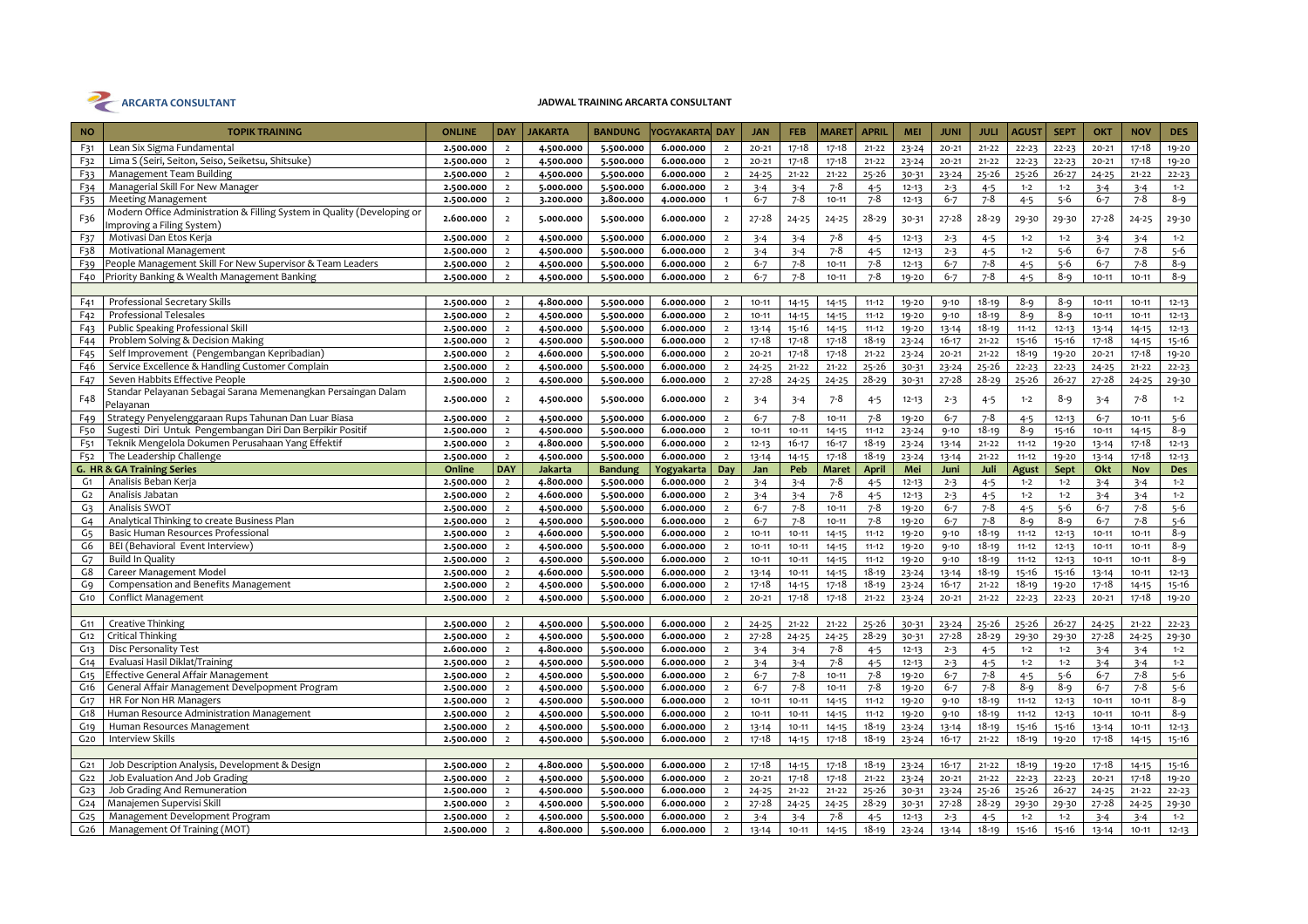

| <b>NO</b>        | <b>TOPIK TRAINING</b>                                                       | <b>ONLINE</b> | <b>DAY</b>     | <b>JAKARTA</b> | <b>BANDUNG</b>           | Yogyakarta  Day |                | <b>JAN</b> | <b>FEB</b> | <b>MARET</b> | <b>APRIL</b> | <b>MEI</b> | <b>JUNI</b> | <b>JULI</b> | <b>AGUST</b> | <b>SEPT</b> | OKT       | <b>NOV</b> | <b>DES</b> |
|------------------|-----------------------------------------------------------------------------|---------------|----------------|----------------|--------------------------|-----------------|----------------|------------|------------|--------------|--------------|------------|-------------|-------------|--------------|-------------|-----------|------------|------------|
| G <sub>27</sub>  | Managing HR Competency                                                      | 2.500.000     | $\overline{2}$ | 4.500.000      | 5.500.000                | 6.000.000       | $\overline{2}$ | $3 - 4$    | $3 - 4$    | $7 - 8$      | $4 - 5$      | $12 - 13$  | $2 - 3$     | $4 - 5$     | $1 - 2$      | $1 - 2$     | $3 - 4$   | $3 - 4$    | $1 - 2$    |
| G <sub>28</sub>  | <b>Mind Setting</b>                                                         | 2.500.000     | $\overline{2}$ | 4.500.000      | 5.500.000                | 6.000.000       | $\overline{2}$ | $6 - 7$    | $7 - 8$    | $10 - 11$    | $7 - 8$      | 19-20      | $6 - 7$     | $7 - 8$     | $4 - 5$      | $5 - 6$     | $6 - 7$   | $7 - 8$    | $5 - 6$    |
| G29              | Moral Dan Etika Kerja                                                       | 2.500.000     | $\overline{2}$ | 4.500.000      | 5.500.000                | 6.000.000       | $\overline{2}$ | $6 - 7$    | $7 - 8$    | $10 - 11$    | 7-8          | 19-20      | $6 - 7$     | $7 - 8$     | 8-9          | 8-9         | $6 - 7$   | $7 - 8$    | $5 - 6$    |
| G30              | Paradigm Change                                                             | 2.500.000     | $\overline{2}$ | 4.500.000      | 5.500.000                | 6.000.000       | $\overline{2}$ | $10 - 11$  | $10 - 11$  | $14 - 15$    | $11 - 12$    | 19-20      | $9 - 10$    | $18 - 19$   | $11 - 12$    | $12 - 13$   | $10 - 11$ | $10 - 11$  | $8 - 9$    |
|                  |                                                                             |               |                |                |                          |                 |                |            |            |              |              |            |             |             |              |             |           |            |            |
| G31              | Payroll Management                                                          | 2.500.000     | $\overline{2}$ | 4.800.000      | 5.500.000                | 6.000.000       | $\overline{2}$ | $13 - 14$  | $10 - 11$  | $14 - 15$    | $18 - 19$    | $23 - 24$  | $13 - 14$   | $18 - 19$   | 15-16        | $15 - 16$   | $13 - 14$ | $10 - 11$  | $12 - 13$  |
|                  | Peningkatan Mutu/Kualitas Human Resoures Serta System                       | 2.500.000     | $\overline{2}$ | 4.500.000      | 5.500.000                | 6.000.000       | $\overline{2}$ | 17-18      |            | $17 - 18$    | $18 - 19$    |            | $16 - 17$   | $21 - 22$   | $18 - 19$    | 19-20       | $17 - 18$ | $14 - 15$  | $15 - 16$  |
| G32              | Management Operational                                                      |               |                |                |                          |                 |                |            | 14-15      |              |              | $23 - 24$  |             |             |              |             |           |            |            |
| G <sub>33</sub>  | Penyusunan Dan Pembuatan SOP Standar for Banking                            | 2.500.000     | $\overline{2}$ | 4.800.000      | 5.500.000                | 6.000.000       | $\overline{2}$ | $20 - 21$  | $17 - 18$  | $17 - 18$    | $21 - 22$    | $23 - 24$  | $20 - 21$   | $21 - 22$   | $22 - 23$    | $22 - 23$   | $20 - 21$ | $17 - 18$  | 19-20      |
| G34              | Performance Evaluation                                                      | 2.500.000     | $\overline{2}$ | 4.500.000      | 5.500.000                | 6.000.000       | $\overline{2}$ | $24 - 25$  | $21 - 22$  | $21 - 22$    | $25 - 26$    | 30-31      | $23 - 24$   | $25 - 26$   | $25 - 26$    | $26 - 27$   | $24 - 25$ | $21 - 22$  | $22 - 23$  |
| G <sub>35</sub>  | Performance Appraisa                                                        | 2.500.000     | $\overline{2}$ | 4.500.000      | 5.500.000                | 6.000.000       | $\overline{2}$ | $27 - 28$  | $24 - 25$  | $24 - 25$    | $28 - 29$    | 30-31      | $27 - 28$   | $28 - 29$   | 29-30        | 29-30       | $27 - 28$ | $24 - 25$  | 29-30      |
| G36              | Recruitment, Interview, Selection and Orientation                           | 2.500.000     | $\overline{2}$ | 4.500.000      | 5.500.000                | 6.000.000       | $\overline{2}$ | $3 - 4$    | $3 - 4$    | 7-8          | $4 - 5$      | $12 - 13$  | $2 - 3$     | $4 - 5$     | $1 - 2$      | $1 - 2$     | $3 - 4$   | $3 - 4$    | $1 - 2$    |
| G37              | Research & Development Management                                           | 2.500.000     | $\overline{2}$ | 5.000.000      | 5.500.000                | 6.000.000       | $\overline{2}$ | $3 - 4$    | $3 - 4$    | $7 - 8$      | $4 - 5$      | $12 - 13$  | $2 - 3$     | $4 - 5$     | $1 - 2$      | $1 - 2$     | $3 - 4$   | $3 - 4$    | $1 - 2$    |
| G38              | Return Of Investment Of Training (ROTI)                                     | 2.500.000     | $\overline{2}$ | 4.500.000      | 5.500.000                | 6.000.000       | $\overline{2}$ | $6 - 7$    | $7 - 8$    | $10 - 11$    | $7 - 8$      | 19-20      | $6 - 7$     | $7 - 8$     | $4 - 5$      | $5 - 6$     | $6 - 7$   | $7 - 8$    | $5 - 6$    |
| G <sub>39</sub>  | <b>SMART Goals Setting</b>                                                  | 2.500.000     | $\overline{2}$ | 4.500.000      | 5.500.000                | 6.000.000       | $\overline{2}$ | $6 - 7$    | $7 - 8$    | $10 - 11$    | $7 - 8$      | 19-20      | $6 - 7$     | $7 - 8$     | $8 - 9$      | $8 - 9$     | $6 - 7$   | $7 - 8$    | $5-6$      |
| G40              | Standard Operating Procedure (SOP) Kredit Perbankan                         | 2.500.000     | $\overline{2}$ | 4.500.000      | 5.500.000                | 6.000.000       | $\overline{2}$ | $10 - 11$  | $10 - 11$  | $14 - 15$    | $11 - 12$    | 19-20      | $9 - 10$    | $18 - 19$   | $11 - 12$    | $12 - 13$   | $10 - 11$ | $10 - 11$  | $8 - 9$    |
|                  |                                                                             |               |                |                |                          |                 |                |            |            |              |              |            |             |             |              |             |           |            |            |
| G <sub>41</sub>  | SOP Writing And Improvements                                                | 2.500.000     | $\overline{2}$ | 4.800.000      | 5.500.000                | 6.000.000       | $\overline{2}$ | $3 - 4$    | $3 - 4$    | $7 - 8$      | $4 - 5$      | $12 - 13$  | $2 - 3$     | $4 - 5$     | $1 - 2$      | $1 - 2$     | $3 - 4$   | $3 - 4$    | $1 - 2$    |
| G42              | <b>Stress Management</b>                                                    | 2.500.000     | $\overline{2}$ | 4.500.000      | 5.500.000                | 6.000.000       | $\overline{2}$ | $13 - 14$  | $10 - 11$  | $14 - 15$    | $18 - 19$    | $23 - 24$  | $13 - 14$   | $18 - 19$   | 15-16        | 15-16       | $13 - 14$ | $10 - 11$  | $12 - 13$  |
| G43              | Survey Identifikasi Kepuasan Pelanggan                                      | 2.500.000     | $\overline{2}$ | 4.500.000      | 5.500.000                | 6.000.000       | $\overline{2}$ | $17 - 18$  | $14 - 15$  | $17 - 18$    | $18 - 19$    | $23 - 24$  | $16 - 17$   | $21 - 22$   | $18 - 19$    | 19-20       | 17-18     | $14 - 15$  | $15 - 16$  |
| G44              | Survey Identifikasi Kebutuhan Diklat/Training                               | 2.500.000     | $\overline{2}$ | 4.500.000      | 5.500.000                | 6.000.000       | $\overline{2}$ | $20 - 21$  | 17-18      | 17-18        | $21 - 22$    | $23 - 24$  | $20 - 21$   | $21 - 22$   | $22 - 23$    | $22 - 23$   | $20 - 21$ | $17 - 18$  | 19-20      |
| G45              | Teknik Penyusunan Dan Pembuatan SOP Standard                                | 2.500.000     | $\overline{2}$ | 4.800.000      | 5.500.000                | 6.000.000       | $\overline{2}$ | $24 - 25$  | $21 - 22$  | $21 - 22$    | $25 - 26$    | 30-31      | $23 - 24$   | $25 - 26$   | 25-26        | $26 - 27$   | $24 - 25$ | $21 - 22$  | $22 - 23$  |
| G46              | Teknik Penyusunan PKWT, PP & PKB                                            | 2.500.000     | $\overline{2}$ | 5.000.000      | 5.500.000                | 6.000.000       | $\overline{2}$ | $27 - 28$  | $24 - 25$  | $24 - 25$    | $28 - 29$    | 30-31      | $27 - 28$   | $28 - 29$   | 29-30        | 29-30       | 27-28     | $24 - 25$  | 29-30      |
| G47              | Teknik Penyusunan Silabus dan Rencana Pelaksanaan Pelatihan (RPP)           | 2.500.000     | $\overline{2}$ | 5.000.000      | 5.500.000                | 6.000.000       | $\overline{2}$ | $3 - 4$    | $3 - 4$    | $7 - 8$      | $4 - 5$      | $12 - 13$  | $2 - 3$     | $4 - 5$     | $1 - 2$      | $1 - 2$     | $3 - 4$   | $3 - 4$    | $1 - 2$    |
| G48              | Time management in quality                                                  | 2.500.000     | $\overline{2}$ | 4.500.000      | 5.500.000                | 6.000.000       | $\overline{2}$ | $6 - 7$    | $7 - 8$    | $10 - 11$    | $7 - 8$      | $12 - 13$  | $6 - 7$     | $7 - 8$     | $4 - 5$      | $5 - 6$     | $6 - 7$   | $7 - 8$    | $5 - 6$    |
| G49              | Training and Development Management                                         | 2.500.000     | $\overline{2}$ | 4.500.000      | 5.500.000                | 6.000.000       | $\overline{2}$ | $10 - 11$  | $10 - 11$  | $14 - 15$    | $11 - 12$    | 19-20      | $9 - 10$    | $18 - 19$   | $8 - 9$      | $8 - 9$     | $10 - 11$ | $10 - 11$  | $8 - 9$    |
| G50              | Training Need Analysis (TNA) & Evaluation                                   | 2.500.000     | $\overline{2}$ | 4.500.000      | 5.500.000                | 6.000.000       | $\overline{2}$ | $13 - 14$  | $14 - 15$  | $17 - 18$    | $18 - 19$    | $23 - 24$  | $13 - 14$   | $21 - 22$   | $11 - 12$    | $12 - 13$   | $13 - 14$ | $14 - 15$  | $12 - 13$  |
| G51              | Training Of Trainers (TOT)                                                  | 2.500.000     | $\overline{2}$ | 4.500.000      | 5.500.000                | 6.000.000       | $\overline{2}$ | $17 - 18$  | $17 - 18$  | $21 - 22$    | $21 - 22$    | 30-31      | $16 - 17$   | $25 - 26$   | $15 - 16$    | 15-16       | $17 - 18$ | $17 - 18$  | 15-16      |
|                  | H. Health and Safety Training Series                                        | Online        | <b>DAY</b>     | Jakarta        | <b>Bandung</b>           | Yogyakarta      | Day            | Jan        | Peb        | <b>Maret</b> | April        | Mei        | Juni        | Juli        | Agust        | <b>Sept</b> | Okt       | <b>Nov</b> | Des        |
| H1               | <b>Basic Fire Fighting</b>                                                  | 2.500.000     | $\overline{2}$ | 5.000.000      | 5.500.000                | 6.000.000       | $\overline{2}$ | $3 - 4$    | $3 - 4$    | $7 - 8$      | $4 - 5$      | $12 - 13$  | $2 - 3$     | $4 - 5$     | $1 - 2$      | $1 - 2$     | $3 - 4$   | $3 - 4$    | $1 - 2$    |
| H <sub>2</sub>   | <b>Basic Safety</b>                                                         | 2.500.000     | $\overline{2}$ | 5.000.000      | 5.500.000                | 6.000.000       | $\overline{2}$ | $3 - 4$    | $3 - 4$    | 7-8          | $4 - 5$      | $12 - 13$  | $2 - 3$     | $4 - 5$     | $1 - 2$      | $1 - 2$     | $3 - 4$   | $3 - 4$    | $1 - 2$    |
| H3               | Behavior Based Safety (BBS)                                                 | 2.500.000     | $\overline{2}$ | 5.000.000      | 5.500.000                | 6.000.000       | $\overline{2}$ | $5 - 6$    | $3 - 4$    | $7 - 8$      | $4 - 5$      | $12 - 13$  | $2 - 3$     | $4 - 5$     | $1 - 2$      | $1 - 2$     | $3 - 4$   | $3 - 4$    | $1 - 2$    |
| H <sub>4</sub>   | Contractor Safety Management System (CSMS) in Oil Gas Geothermal<br>ndustry | 2.700.000     | $\overline{2}$ | 5.500.000      | 6.000.000                | 6.000.000       | $\overline{2}$ | $6 - 7$    | $7 - 8$    | $10 - 11$    | $7 - 8$      | $12 - 13$  | $6 - 7$     | $7 - 8$     | $4 - 5$      | $5 - 6$     | $6 - 7$   | $7 - 8$    | $5 - 6$    |
| H <sub>5</sub>   | Emergency Response Plan (ERP)                                               | 2.500.000     | $\overline{2}$ | 5.000.000      | 5.500.000                | 6.000.000       | $\overline{2}$ | $6 - 7$    | $7 - 8$    | $10 - 11$    | $7 - 8$      | $12 - 13$  | $6 - 7$     | $7 - 8$     | $4 - 5$      | $5 - 6$     | $6 - 7$   | $7 - 8$    | $5 - 6$    |
| H <sub>6</sub>   | First Aid Training                                                          |               | $\overline{2}$ | 5.000.000      | $\overline{\phantom{a}}$ | $\sim$          | $\overline{2}$ | $6 - 7$    | $7 - 8$    | $10 - 11$    | $7 - 8$      | 19-20      | $6 - 7$     | $7 - 8$     | $4 - 5$      | $5 - 6$     | $6 - 7$   | $7 - 8$    | $5 - 6$    |
| H <sub>7</sub>   | Hazard Analysis Critical Control Point (HACCP)                              | 2.500.000     | $\overline{2}$ | 5.000.000      | 5.500.000                | 6.000.000       | $\overline{2}$ | $10 - 11$  | $10 - 11$  | $14 - 15$    | $11 - 12$    | 19-20      | $9 - 10$    | $18 - 19$   | $8 - 9$      | $8 - 9$     | $10 - 11$ | $10 - 11$  | $8 - 9$    |
| H <sub>8</sub>   | Health Safety Environment (HSE)                                             | 2.500.000     | $\overline{2}$ | 5.000.000      | 5.500.000                | 6.000.000       | $\overline{2}$ | $10 - 11$  | $10 - 11$  | $14 - 15$    | $11 - 12$    | 19-20      | $9 - 10$    | 18-19       | $8 - 9$      | 8-9         | $10 - 11$ | $10 - 11$  | $8 - 9$    |
| H <sub>9</sub>   | HIRADC (Hazard Identification, Risk Assessment and Determined<br>[ontrol]   | 2.600.000     | $\overline{2}$ | 5.000.000      | 5.500.000                | 6.000.000       | $\overline{2}$ | $10 - 11$  | $10 - 11$  | 14-15        | $11 - 12$    | 19-20      | $9 - 10$    | $18 - 19$   | $11 - 12$    | $12 - 13$   | $10 - 11$ | $10 - 11$  | $8 - 9$    |
| H <sub>10</sub>  | <b>HSE Leadership</b>                                                       | 2.500.000     | $\overline{2}$ | 5.000.000      | 5.500.000                | 6.000.000       | $\overline{2}$ | $13 - 14$  | $14 - 15$  | $17 - 18$    | $18 - 19$    | $23 - 24$  | $13 - 14$   | $21 - 22$   | $15 - 16$    | $15 - 16$   | $13 - 14$ | $14 - 15$  | $12 - 13$  |
|                  |                                                                             |               |                |                |                          |                 |                |            |            |              |              |            |             |             |              |             |           |            |            |
| H <sub>11</sub>  | Incident Investigation                                                      | 2.600.000     | $\overline{2}$ | 5.000.000      | 5.500.000                | 6.000.000       | $\overline{2}$ | $13 - 14$  | $14 - 15$  | $17 - 18$    | $18 - 19$    | $23 - 24$  | $13 - 14$   | $21 - 22$   | 15-16        | 15-16       | $13 - 14$ | $14 - 15$  | $12 - 13$  |
| H <sub>12</sub>  | Job Safety Analysis                                                         | 2.500.000     | $\overline{2}$ | 5.000.000      | 5.500.000                | 6.000.000       | $\overline{2}$ | $17 - 18$  | $14 - 15$  | $17 - 18$    | $18 - 19$    | $23 - 24$  | $16 - 17$   | $21 - 22$   | $18 - 19$    | 19-20       | $17 - 18$ | $14 - 15$  | 15-16      |
| H <sub>13</sub>  | Manajemen Resiko Berwawasan K3 (HIRADC, JSA & HAZOP)                        | 2.600.000     | $\overline{2}$ | 5.000.000      | 5.500.000                | 6.000.000       | $\overline{2}$ | $20 - 21$  | $17 - 18$  | $21 - 22$    | $21 - 22$    | $23 - 24$  | $20 - 21$   | $25 - 26$   | $22 - 23$    | $22 - 23$   | la        | $17 - 18$  | 19-20      |
| H <sub>14</sub>  | P2K3 (Panitia Pembina Keselamatan dan Kesehatan Kerja)                      | 2.500.000     | $\overline{2}$ | 5.000.000      | 5.500.000                | 6.000.000       | $\overline{2}$ | $24 - 25$  | $21 - 22$  | $21 - 22$    | $25 - 26$    | 30-31      | $23 - 24$   | 25-26       | $25 - 26$    | $26 - 27$   | $24 - 25$ | $21 - 22$  | $22 - 23$  |
| H <sub>15</sub>  | Penerapan Sistem Manajemen Keselamatan dan Kesehatan Kerja - SMK3           | 2.500.000     | $\overline{2}$ | 5.000.000      | 5.500.000                | 6.000.000       | $\overline{2}$ | $24 - 25$  | $21 - 22$  | $21 - 22$    | 25-26        | 30-31      | $23 - 24$   | 25-26       | 25-26        | $26 - 27$   | $24 - 25$ | $21 - 22$  | $22 - 23$  |
| H <sub>16</sub>  | Pengenalan Kesehatan dan Keselamatan Kerja (K3)                             | 2.500.000     | $\overline{2}$ | 5.000.000      | 5.500.000                | 6.000.000       | $\overline{2}$ | $24 - 25$  | $21 - 22$  | $21 - 22$    | $25 - 26$    | 30-31      | $23 - 24$   | $25 - 26$   | $25 - 26$    | $26 - 27$   | $24 - 25$ | $21 - 22$  | $22 - 23$  |
| H <sub>17</sub>  | Personal Protective Equipment atau Alat Pelindung Diri (APD)                | 2.500.000     | $\overline{2}$ | 5.000.000      | 5.500.000                | 6.000.000       | $\overline{2}$ | $27 - 28$  | $24 - 25$  | $24 - 25$    | $28 - 29$    | 30-31      | $27 - 28$   | $28 - 29$   | 29-30        | 29-30       | $27 - 28$ | $24 - 25$  | 29-30      |
| H <sub>1</sub> 8 | QHSE ( Quality, Health, Safety, Environment System)                         | 2.500.000     |                | 5.000.000      | 5.500.000                | 6.000.000       | $\overline{2}$ | $27 - 28$  | $24 - 25$  | $24 - 25$    | $28 - 29$    | 30-31      | $27 - 28$   | $28 - 29$   | 29-30        | 29-30       | $27 - 28$ | $24 - 25$  | 29-30      |
| H <sub>19</sub>  | <b>QHSE Specialist</b>                                                      | 2.500.000     | $\overline{2}$ | 5.000.000      | 5.500.000                | 6.000.000       | $\overline{2}$ | $27 - 28$  | $24 - 25$  | $24 - 25$    | $28 - 29$    | 30-31      | $27 - 28$   | $28 - 29$   | 29-30        | 29-30       | $27 - 28$ | $24 - 25$  | 29-30      |
| H20              | Safety Culture / Budaya K3                                                  | 2.500.000     | $\overline{2}$ | 5.000.000      | 5.500.000                | 6.000.000       | $\overline{2}$ | $27 - 28$  | $24 - 25$  | $24 - 25$    | $28 - 29$    | 30-31      | $27 - 28$   | $28 - 29$   | 29-30        | 29-30       | $27 - 28$ | $24 - 25$  | 29-30      |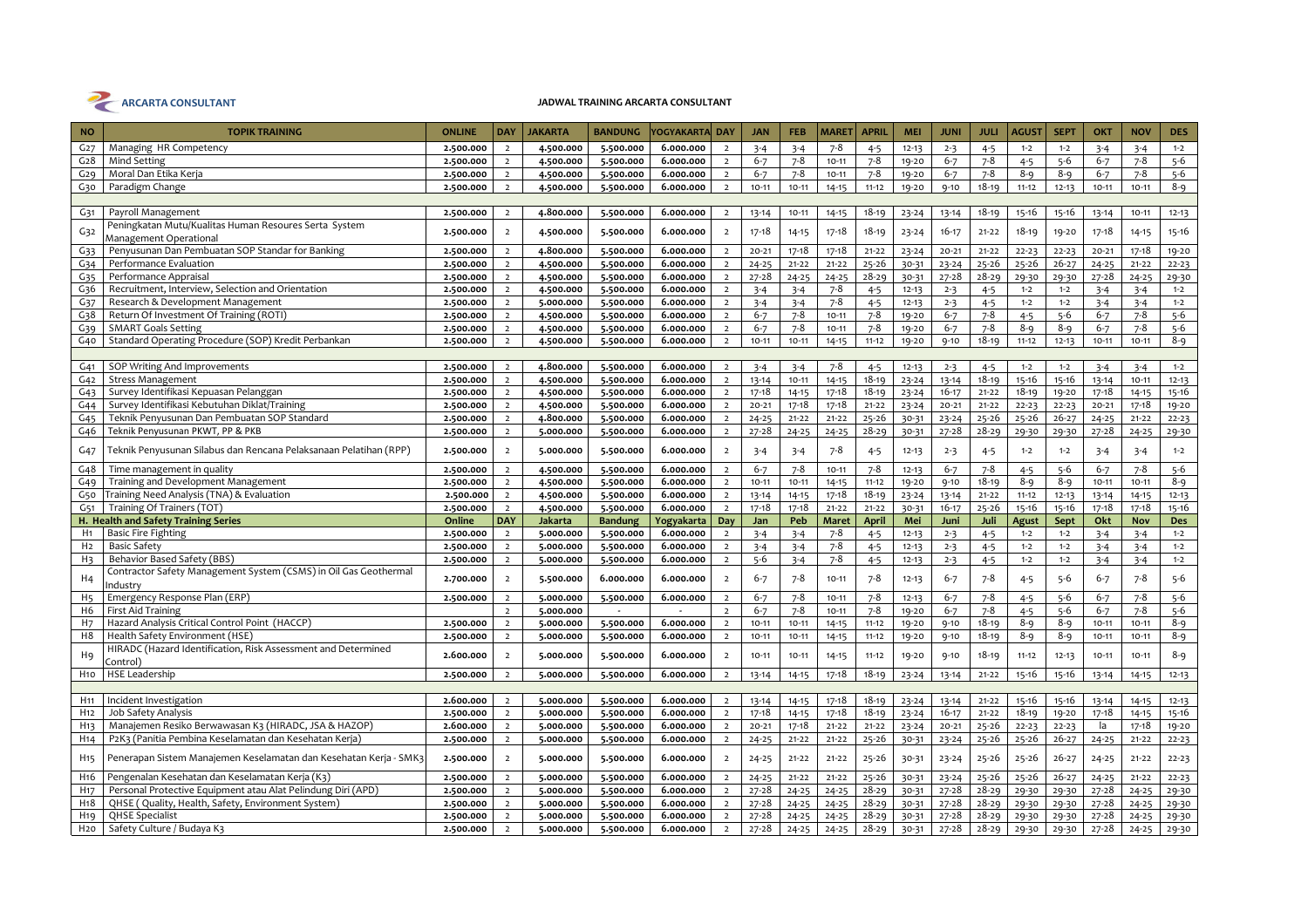

| <b>NO</b>       | <b>TOPIK TRAINING</b>                                                                                                         | <b>ONLINE</b> | <b>DAY</b>     | <b>JAKARTA</b> | <b>BANDUNG</b> | Yogyakarta  Day |                | <b>JAN</b> | <b>FEB</b> | <b>MARET</b> | <b>APRIL</b> | <b>MEI</b> | <b>JUNI</b> | <b>JULI</b> | <b>AGUST</b> | <b>SEPT</b> | OKT       | <b>NOV</b> | <b>DES</b> |
|-----------------|-------------------------------------------------------------------------------------------------------------------------------|---------------|----------------|----------------|----------------|-----------------|----------------|------------|------------|--------------|--------------|------------|-------------|-------------|--------------|-------------|-----------|------------|------------|
| H <sub>21</sub> | Warehouse Safety Management System                                                                                            | 2.500.000     | $\overline{2}$ | 5.000.000      | 5.500.000      | 6.000.000       | $\overline{2}$ | $27 - 28$  | $24 - 25$  | $24 - 25$    | $28 - 29$    | 30-31      | $27 - 28$   | $28 - 29$   | 29-30        | 29-30       | $27 - 28$ | $24 - 25$  | 29-30      |
|                 | <b>I. ISO Training Series</b>                                                                                                 |               |                |                |                |                 |                |            |            |              |              |            |             |             |              |             |           |            |            |
| $\vert$ 1       | Audit Internal ISO 17025:2017 Based On ISO 19011:2018 Laboratory<br>Accreditation                                             | 2.600.000     | $\overline{2}$ | 5.000.000      | 5.500.000      | 6.000.000       | $\overline{2}$ | $3 - 4$    | $3 - 4$    | 7-8          | $4 - 5$      | $12 - 13$  | $2 - 3$     | $4 - 5$     | $1 - 2$      | $1 - 2$     | $3 - 4$   | $3 - 4$    | $1 - 2$    |
| 12              | Business Continuity Management Based On Iso 22301:2012 Business<br>Continuity                                                 | 2.800.000     | $\overline{2}$ | 5.000.000      | 5.500.000      | 6.000.000       | $\overline{2}$ | $3 - 4$    | $3 - 4$    | 7-8          | $4 - 5$      | $12 - 13$  | $2 - 3$     | $4 - 5$     | $1 - 2$      | $1 - 2$     | $3 - 4$   | $3 - 4$    | $1 - 2$    |
| 13              | Introduction to ISO 45001 : 2018 Occupational Health & Safety<br>Management System (K3)                                       | 2.600.000     | $\overline{2}$ | 5.000.000      | 5.500.000      | 6.000.000       | $\overline{2}$ | $6 - 7$    | 7-8        | $10 - 11$    | 7-8          | $12 - 13$  | $6 - 7$     | 7-8         | $4 - 5$      | $5 - 6$     | $6 - 7$   | $7 - 8$    | $5 - 6$    |
| 4               | (IMS) Quality Management System (ISO 9001:2015), Environmental<br>Management System (ISO 14001:2015) & (OHSAS 45001:2018)     | 2.700.000     | $\overline{2}$ | 5.500.000      | 5.500.000      | 6.000.000       | $\overline{2}$ | $6 - 7$    | $7 - 8$    | $10 - 11$    | 7-8          | 19-20      | $6 - 7$     | 7-8         | $4 - 5$      | $5 - 6$     | $6 - 7$   | $7 - 8$    | $5 - 6$    |
| 15              | Awareness Dan Understanding ISO 14001 : 2015 (Sistem Manajemen<br>Lingkungan)                                                 | 2.500.000     | $\overline{2}$ | 5.000.000      | 5.500.000      | 6.000.000       | $\overline{2}$ | $10 - 11$  | $10 - 11$  | $14 - 15$    | $11 - 12$    | 19-20      | $9 - 10$    | 18-19       | 8-9          | 8-9         | $10 - 11$ | $10 - 11$  | $8 - 9$    |
| 16              | ISO 26000 Sistem Manajemen Corporate Social Responsibility                                                                    | 2.500.000     | $\overline{2}$ | 5.000.000      | 5.500.000      | 6.000.000       | $\overline{2}$ | $10 - 11$  | $10 - 11$  | $14 - 15$    | $11 - 12$    | 19-20      | $9 - 10$    | 18-19       | $11 - 12$    | $12 - 13$   | $10 - 11$ | $10 - 11$  | $8 - 9$    |
| 17              | ISO 31000:2018 Risk Management Principles and Guideline                                                                       | 2.600.000     | $\overline{2}$ | 5.000.000      | 5.500.000      | 6.000.000       | $\overline{2}$ | $13 - 14$  | $14 - 15$  | $17 - 18$    | $18 - 19$    | $23 - 24$  | $13 - 14$   | $21 - 22$   | 15-16        | 15-16       | $13 - 14$ | $14 - 15$  | $12 - 13$  |
| 18              | Pedoman Audit Sistem Manajemen ISO 19011 2018                                                                                 | 2.500.000     | $\overline{2}$ | 5.000.000      | 5.500.000      | 6.000.000       | $\overline{2}$ | $13 - 14$  | $14 - 15$  | $17 - 18$    | $18 - 19$    | $23 - 24$  | $13 - 14$   | $21 - 22$   | 15-16        | 15-16       | $13 - 14$ | $14 - 15$  | $12 - 13$  |
| I9              | Pengenalan dan Implementasi ISO 37001: 2016 (System Manajemen Anti<br>Penyuapan)                                              | 2.600.000     | $\overline{2}$ | 5.000.000      | 5.500.000      | 6.000.000       | $\overline{2}$ | 17-18      | $14 - 15$  | 17-18        | $18 - 19$    | 23-24      | $16 - 17$   | $21 - 22$   | 18-19        | 19-20       | $17 - 18$ | $14 - 15$  | 15-16      |
| 110             | Pengenalan dan Implementasi ISO 55001: 2014 (Asset Management<br>System)                                                      | 2.600.000     | $\overline{2}$ | 5.000.000      | 5.500.000      | 6.000.000       | $\overline{2}$ | $20 - 21$  | 17-18      | $21 - 22$    | $21 - 22$    | $23 - 24$  | $20 - 21$   | 25-26       | $22 - 23$    | $22 - 23$   | $20 - 21$ | $17 - 18$  | 19-20      |
| 111             | Pengenalan Standard Industri Sistem Manajemen Lingkungan ISO<br>14001:2015                                                    | 2.500.000     | $\overline{2}$ | 5.000.000      | 5.500.000      | 6.000.000       | $\overline{2}$ | $20 - 21$  | $17 - 18$  | $21 - 22$    | $21 - 22$    | $23 - 24$  | $20 - 21$   | $25 - 26$   | $22 - 23$    | $22 - 23$   | $20 - 21$ | $17 - 18$  | 19-20      |
| 112             | Sistem Manajemen Keselamatan dan Kesehatan Kerja (SMK3) PP NO 50<br>TAHUN 2012 dan ISO 45001:2018                             | 2.600.000     | $\overline{2}$ | 5.000.000      | 5.500.000      | 6.000.000       | $\overline{2}$ | $24 - 25$  | $21 - 22$  | $21 - 22$    | $25 - 26$    | 30-31      | $23 - 24$   | $25 - 26$   | $25 - 26$    | $26 - 27$   | $24 - 25$ | $21 - 22$  | $22 - 23$  |
| 113             | Sistem Manajemen Mutu Berdasarkan ISO 9001: 2015                                                                              | 2.600.000     | $\overline{2}$ | 5.000.000      | 5.500.000      | 6.000.000       | $\overline{2}$ | $27 - 28$  | $24 - 25$  | $24 - 25$    | $28 - 29$    | 30-31      | 27-28       | $28 - 29$   | 29-30        | 29-30       | $27 - 28$ | $24 - 25$  | 29-30      |
|                 | J. Law Training Series                                                                                                        | Online        | <b>DAY</b>     | Jakarta        | <b>Bandung</b> | Yogyakarta      | Day            | Jan        | Peb        | <b>Maret</b> | April        | Mei        | Juni        | Juli        | <b>Agust</b> | Sept        | Okt       | Nov        | <b>Des</b> |
| J1              | Administrasi Kredit Dan Permasalahan Hukumnya                                                                                 | 2.500.000     | $\overline{2}$ | 4.800.000      | 5.500.000      | 6.000.000       | $\overline{2}$ | $4 - 5$    | $3 - 4$    | $8 - 9$      | $5 - 6$      | $12 - 13$  | $2 - 3$     | $5 - 6$     | $2 - 3$      | $1 - 2$     | $4 - 5$   | $1 - 2$    | $1 - 2$    |
| J2              | Analisa Hukum Money Market Line Dan Implementasinya Hukumnya                                                                  | 2.500.000     | $\overline{2}$ | 4.800.000      | 5.500.000      | 6.000.000       | $\overline{2}$ | $4 - 5$    | $3 - 4$    | $8 - 9$      | $7 - 8$      | $12 - 13$  | $2 - 3$     | $5 - 6$     | $2 - 3$      | $1 - 2$     | $4 - 5$   | $3 - 4$    | $1 - 2$    |
| J3              | Analisa Permasalahan Dan Penyelesaian Kredit Bermasalah Serta<br>Implementasinya Secara Hukum                                 | 2.500.000     | $\overline{2}$ | 4.800.000      | 5.500.000      | 6.000.000       | $\overline{2}$ | $6 - 7$    | 8-9        | 10-11        | 7-8          | $12 - 13$  | $7 - 8$     | 7-8         | $4 - 5$      | $6 - 7$     | $6 - 7$   | $3 - 4$    | $6 - 7$    |
| J4              | Analisis Permasalahan Hukum Dalam Dunia Perbankan                                                                             | 2.500.000     | $\overline{2}$ | 4.800.000      | 5.500.000      | 6.000.000       | $\overline{2}$ | $6 - 7$    | $8 - 9$    | $10 - 11$    | $12 - 13$    | 19-20      | $7 - 8$     | $7 - 8$     | $4 - 5$      | $8 - 9$     | $6 - 7$   | $8 - 9$    | $6 - 7$    |
| J5              | Anti Pencucian Uang dan Pencegahan Pendanaan Terorisme (Program<br>APU dan PPT) Pada Perbankan                                | 2.500.000     | $\overline{2}$ | 5.000.000      | 5.500.000      | 6.000.000       | $\overline{2}$ | $11 - 12$  | $10 - 11$  | $15 - 16$    | $12 - 13$    | 19-20      | $9 - 10$    | 19-20       | $9 - 10$     | 13-14       | $11 - 12$ | $10 - 11$  | $8 - 9$    |
| J6              | Anti Pencucian Uang dan Pencegahan Pendanaan Terorisme (Program<br>APU dan PPT) Pada Sektor Industri Keuangan Non Bank (IKNB) | 2.500.000     | $\overline{2}$ | 5.000.000      | 5.500.000      | 6.000.000       | $\overline{2}$ | $13 - 14$  | $10 - 11$  | 15-16        | 19-20        | 19-20      | $14 - 15$   | 19-20       | $11 - 12$    | $15 - 16$   | $13 - 14$ | 15-16      | $8 - 9$    |
| J7              | Antisipasi Pemalsuan Dokumen, Tanda Tangan & Mafia Fraud                                                                      | 2.500.000     | $\overline{2}$ | 5.000.000      | 5.500.000      | 6.000.000       | $\overline{2}$ | $18 - 19$  | $15 - 16$  | 17-18        | 19-20        | $24 - 25$  | $16 - 17$   | $21 - 22$   | $18 - 19$    | $20 - 21$   | $18 - 19$ | $17 - 18$  | $13 - 14$  |
| J8              | Aspek Hukum Bisnis Dalam Ekonomi Global                                                                                       | 2.500.000     | $\overline{2}$ | 4.800.000      | 5.500.000      | 6.000.000       | $\overline{ }$ | $20 - 21$  | $17 - 18$  | $22 - 23$    | $21 - 22$    | $24 - 25$  | $21 - 22$   | $21 - 22$   | $23 - 24$    | $22 - 23$   | $20 - 21$ | $22 - 23$  | $15 - 16$  |
| ور              | Aspek Hukum Dan Mitigasi Risiko Kredit Di Sektor Migas                                                                        | 2.500.000     | $\overline{2}$ | 5.000.000      | 5.500.000      | 6.000.000       | $\overline{2}$ | $25 - 26$  | $22 - 23$  | $24 - 25$    | $26 - 27$    | $24 - 25$  | $23 - 24$   | $26 - 27$   | 25-26        | $27 - 28$   | $25 - 26$ | $24 - 25$  | $20 - 21$  |
| J10             | Bersikap Tindak Dan Berpola Pikir Sesuai Hukum                                                                                | 2.500.000     | $\overline{2}$ | 4.800.000      | 5.500.000      | 6.000.000       | $\overline{2}$ | $27 - 28$  | $17 - 18$  | $5 - 6$      | $28 - 29$    | $24 - 25$  | $28 - 29$   | $28 - 29$   | 30-31        | 29-30       | 27-28     | 29-30      | $22 - 23$  |
|                 |                                                                                                                               |               |                |                |                |                 |                |            |            |              |              |            |             |             |              |             |           |            |            |
| J11             | Compliance Management                                                                                                         | 2.500.000     | $\overline{2}$ | 5.000.000      | 5.500.000      | 6.000.000       | $\overline{2}$ | $4 - 5$    | $3 - 4$    | $8 - 9$      | $5 - 6$      | $12 - 13$  | $2 - 3$     | $5 - 6$     | $2 - 3$      | $1 - 2$     | $4 - 5$   | $1 - 2$    | $1 - 2$    |
| J12             | Comdev (Community Development)                                                                                                | 2.500.000     | $\overline{2}$ | 5.000.000      | 5.500.000      | 6.000.000       | $\overline{2}$ | $4 - 5$    | $3 - 4$    | $8 - 9$      | $7 - 8$      | $12 - 13$  | $2 - 3$     | $5 - 6$     | $2 - 3$      | $1 - 2$     | $4 - 5$   | $3 - 4$    | $1 - 2$    |
| J13             | Contract Writing and Legal Drafting                                                                                           | 2.500.000     | $2^{\circ}$    | 4.800.000      | 5.500.000      | 6.000.000       | $\overline{2}$ | $13 - 14$  | $8 - 9$    | $10 - 11$    | $7 - 8$      | $12 - 13$  | $7 - 8$     | $7 - 8$     | $4 - 5$      | $6 - 7$     | $6 - 7$   | $3 - 4$    | $6 - 7$    |
| J14             | Corporate Social Responsibility                                                                                               | 2.500.000     | $\overline{2}$ | 5.000.000      | 5.500.000      | 6.000.000       | $\overline{2}$ | $6 - 7$    | 8-9        | $10 - 11$    | $12 - 13$    | 19-20      | $7 - 8$     | $7 - 8$     | $4 - 5$      | $8 - 9$     | $6 - 7$   | $8 - 9$    | $6 - 7$    |
| J15             | Effective Corporate Social Responbility                                                                                       | 2.500.000     | $\overline{2}$ | 5.000.000      | 5.500.000      | 6.000.000       | $\overline{2}$ | $11 - 12$  | $10 - 11$  | 15-16        | $12 - 13$    | 19-20      | $9 - 10$    | 19-20       | $9 - 10$     | 13-14       | $11 - 12$ | $10 - 11$  | $8 - 9$    |
| J16             | Implementasi Keberadaan Sekretaris Dewan Komisaris -Dewan<br>Komisaris & GCG Dalam Hukum                                      | 2.500.000     | $\overline{2}$ | 5.000.000      | 5.500.000      | 6.000.000       | $\overline{2}$ | $13 - 14$  | $10 - 11$  | 15-16        | 19-20        | 19-20      | $14 - 15$   | 19-20       | $11 - 12$    | 15-16       | $13 - 14$ | 15-16      | $8 - 9$    |
| J17             | Good Corporate Governance (GCG) Implementation                                                                                | 2.500.000     | $\overline{2}$ | 5.000.000      | 5.500.000      | 6.000.000       | $\overline{2}$ | $18 - 19$  | 15-16      | $17 - 18$    | 19-20        | $24 - 25$  | $16 - 17$   | $21 - 22$   | $18 - 19$    | $20 - 21$   | $18 - 19$ | $17 - 18$  | $13 - 14$  |
| $J_18$          | GCG Internalization In Indonesia                                                                                              | 2.500.000     | $\overline{2}$ | 5.000.000      | 5.500.000      | 6.000.000       | $\overline{2}$ | $20 - 21$  | $17 - 18$  | $22 - 23$    | $21 - 22$    | $24 - 25$  | $21 - 22$   | $21 - 22$   | $23 - 24$    | $22 - 23$   | $20 - 21$ | $22 - 23$  | $15 - 16$  |
| J19             | Grafonomi Elektronisasi Digitalisasi Dan Implementasi Hukumnya                                                                | 3.000.000     | $\overline{2}$ | 5.000.000      | 5.500.000      | 6.000.000       | $\overline{2}$ | $20 - 21$  | 17-18      | $22 - 23$    | $21 - 22$    | $24 - 25$  | $21 - 22$   | $21 - 22$   | $23 - 24$    | $22 - 23$   | $20 - 21$ | $22 - 23$  | $15 - 16$  |
| J20             | Grafonomi Sebagai Alat Pencegahan Tindak Kejahatan                                                                            | 2.500.000     | $\overline{2}$ | 4.800.000      | 5.500.000      | 6.000.000       | $\overline{2}$ | $25 - 26$  | $22 - 23$  | $24 - 25$    | $26 - 27$    | $24 - 25$  | $23 - 24$   | $26 - 27$   | $25 - 26$    | $27 - 28$   | 25-26     | $24 - 25$  | $20 - 21$  |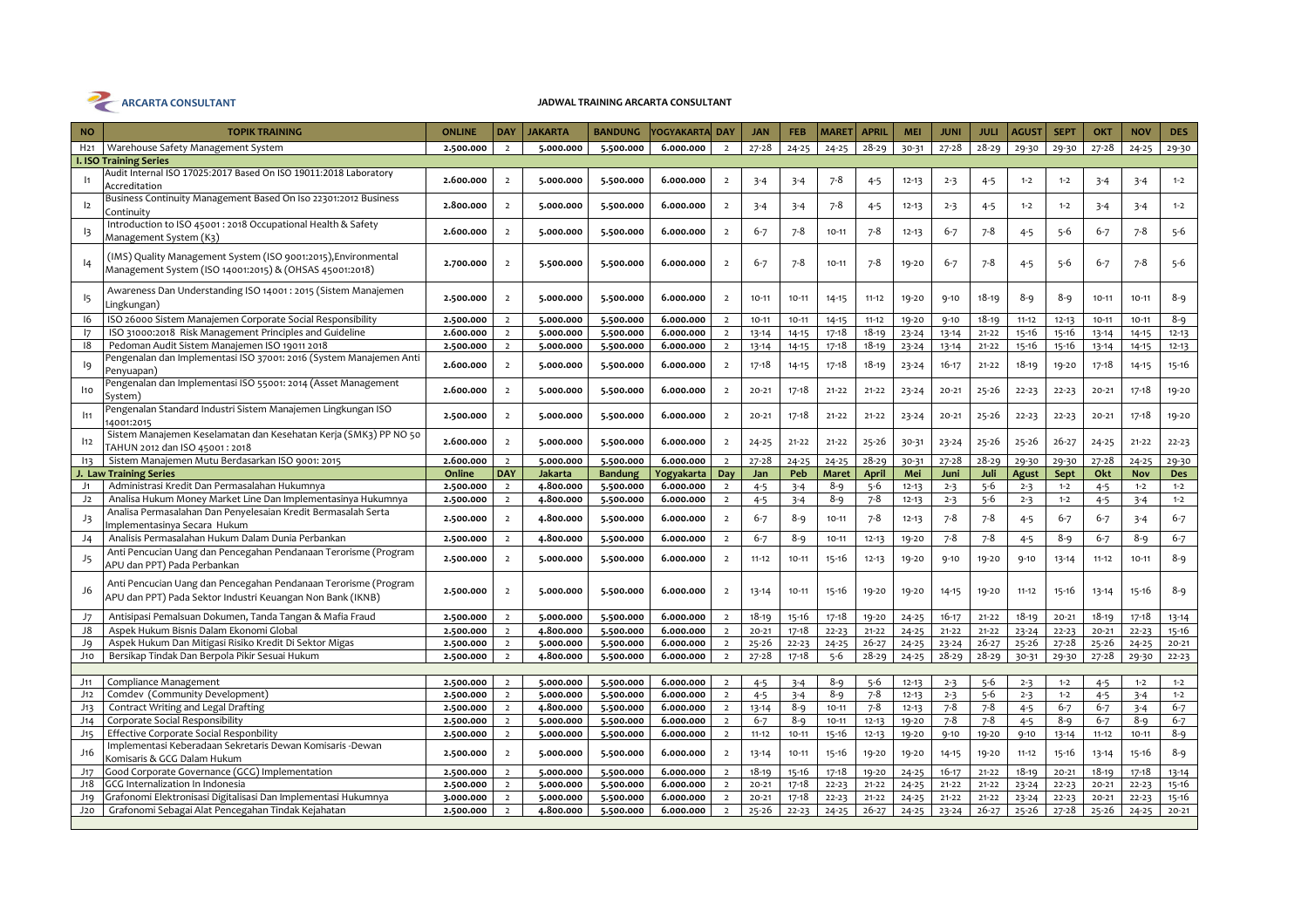

| $27 - 28$<br>$28 - 29$<br>$28 - 29$<br>$28 - 29$<br>J21<br>Graphology<br>2.500.000<br>4.800.000<br>5.500.000<br>6.000.000<br>$24 - 25$<br>29-30<br>$24 - 25$<br>30-31<br>$\overline{2}$<br>$\overline{2}$<br>Hubungan Industrial, Perselisihan Dan Negosiasi<br>J22<br>$8 - 9$<br>$5 - 6$<br>2.500.000<br>$\overline{2}$<br>5.000.000<br>5.500.000<br>6.000.000<br>$\overline{2}$<br>$4 - 5$<br>$3 - 4$<br>$12 - 13$<br>$2 - 3$<br>$5 - 6$<br>$2 - 3$<br>Hukum Ketenagakerjan & Penyelesaian Perselisihan Hubungan<br>$8 - 9$<br>$7 - 8$<br>$5 - 6$<br>J23<br>2.500.000<br>$\overline{2}$<br>5.000.000<br>5.500.000<br>6.000.000<br>$\overline{2}$<br>$4 - 5$<br>$3 - 4$<br>$12 - 13$<br>$2 - 3$<br>$2 - 3$<br>ndustrial (PPHI)<br>$7 - 8$<br>$7 - 8$<br>Hukum Perkreditan dan Pemidanaan Atas Perkaranya<br>4.800.000<br>$6 - 7$<br>$8 - 9$<br>$7 - 8$<br>J24<br>5.500.000<br>6.000.000<br>$10 - 11$<br>2.500.000<br>$\overline{2}$<br>$\overline{2}$<br>$12 - 13$<br>$4 - 5$<br>$7 - 8$<br>Hukum Pertanahan : Penyelesaian Sengketa Tanah Dan Hak Atas Tanah<br>$8 - 9$<br>$7 - 8$<br>6.000.000<br>$6 - 7$<br>J25<br>2.500.000<br>$\overline{2}$<br>5.500.000<br>5.500.000<br>$\overline{2}$<br>$10 - 11$<br>$12 - 13$<br>19-20<br>$4 - 5$<br>dentifikasi Dokumen Palsu Sebagai Pencegahan Tindak Kejahatan<br>J26<br>$11 - 12$<br>$10 - 11$<br>$15 - 16$<br>$9 - 10$<br>1.800.000<br>3.000.000<br>5.500.000<br>$12 - 13$<br>19-20<br>19-20<br>$9 - 10$<br>$\mathbf{1}$<br>mplementasi Eksekusi Jaminan Fidusia<br>5.500.000<br>$15 - 16$<br>19-20<br>J27<br>2.500.000<br>$\overline{2}$<br>5.000.000<br>6.000.000<br>$\overline{2}$<br>$13 - 14$<br>$10 - 11$<br>19-20<br>$14 - 15$<br>19-20<br>$11 - 12$<br>Implikasi GCG Dan Risk Management Compliance<br>J <sub>28</sub><br>2.600.000<br>6.000.000<br>$18 - 19$<br>15-16<br>17-18<br>$16 - 17$<br>$18 - 19$<br>$\overline{2}$<br>5.000.000<br>5.500.000<br>$\overline{2}$<br>19-20<br>$24 - 25$<br>$21 - 22$ | 29-30<br>$27 - 28$<br>$1 - 2$<br>$4 - 5$<br>$1 - 2$<br>$4 - 5$<br>$6 - 7$<br>$6 - 7$<br>8-9<br>$6 - 7$<br>$11 - 12$<br>13-14<br>15-16<br>13-14<br>$18 - 19$<br>$20 - 21$<br>$18 - 19$<br>$20 - 21$<br>$22 - 23$<br>$20 - 21$ | 29-30<br>$22 - 23$<br>$1 - 2$<br>$1 - 2$<br>$1 - 2$<br>$3 - 4$<br>$6 - 7$<br>$3 - 4$<br>$8 - 9$<br>$6 - 7$<br>$8 - 9$<br>$10 - 11$<br>$8 - 9$<br>15-16<br>$17 - 18$<br>$13 - 14$ |
|---------------------------------------------------------------------------------------------------------------------------------------------------------------------------------------------------------------------------------------------------------------------------------------------------------------------------------------------------------------------------------------------------------------------------------------------------------------------------------------------------------------------------------------------------------------------------------------------------------------------------------------------------------------------------------------------------------------------------------------------------------------------------------------------------------------------------------------------------------------------------------------------------------------------------------------------------------------------------------------------------------------------------------------------------------------------------------------------------------------------------------------------------------------------------------------------------------------------------------------------------------------------------------------------------------------------------------------------------------------------------------------------------------------------------------------------------------------------------------------------------------------------------------------------------------------------------------------------------------------------------------------------------------------------------------------------------------------------------------------------------------------------------------------------------------------------------------------------------------------------------------------------------------------------------------------------------------------------|------------------------------------------------------------------------------------------------------------------------------------------------------------------------------------------------------------------------------|----------------------------------------------------------------------------------------------------------------------------------------------------------------------------------|
|                                                                                                                                                                                                                                                                                                                                                                                                                                                                                                                                                                                                                                                                                                                                                                                                                                                                                                                                                                                                                                                                                                                                                                                                                                                                                                                                                                                                                                                                                                                                                                                                                                                                                                                                                                                                                                                                                                                                                                     |                                                                                                                                                                                                                              |                                                                                                                                                                                  |
|                                                                                                                                                                                                                                                                                                                                                                                                                                                                                                                                                                                                                                                                                                                                                                                                                                                                                                                                                                                                                                                                                                                                                                                                                                                                                                                                                                                                                                                                                                                                                                                                                                                                                                                                                                                                                                                                                                                                                                     |                                                                                                                                                                                                                              |                                                                                                                                                                                  |
|                                                                                                                                                                                                                                                                                                                                                                                                                                                                                                                                                                                                                                                                                                                                                                                                                                                                                                                                                                                                                                                                                                                                                                                                                                                                                                                                                                                                                                                                                                                                                                                                                                                                                                                                                                                                                                                                                                                                                                     |                                                                                                                                                                                                                              |                                                                                                                                                                                  |
|                                                                                                                                                                                                                                                                                                                                                                                                                                                                                                                                                                                                                                                                                                                                                                                                                                                                                                                                                                                                                                                                                                                                                                                                                                                                                                                                                                                                                                                                                                                                                                                                                                                                                                                                                                                                                                                                                                                                                                     |                                                                                                                                                                                                                              |                                                                                                                                                                                  |
|                                                                                                                                                                                                                                                                                                                                                                                                                                                                                                                                                                                                                                                                                                                                                                                                                                                                                                                                                                                                                                                                                                                                                                                                                                                                                                                                                                                                                                                                                                                                                                                                                                                                                                                                                                                                                                                                                                                                                                     |                                                                                                                                                                                                                              |                                                                                                                                                                                  |
|                                                                                                                                                                                                                                                                                                                                                                                                                                                                                                                                                                                                                                                                                                                                                                                                                                                                                                                                                                                                                                                                                                                                                                                                                                                                                                                                                                                                                                                                                                                                                                                                                                                                                                                                                                                                                                                                                                                                                                     |                                                                                                                                                                                                                              |                                                                                                                                                                                  |
|                                                                                                                                                                                                                                                                                                                                                                                                                                                                                                                                                                                                                                                                                                                                                                                                                                                                                                                                                                                                                                                                                                                                                                                                                                                                                                                                                                                                                                                                                                                                                                                                                                                                                                                                                                                                                                                                                                                                                                     |                                                                                                                                                                                                                              |                                                                                                                                                                                  |
|                                                                                                                                                                                                                                                                                                                                                                                                                                                                                                                                                                                                                                                                                                                                                                                                                                                                                                                                                                                                                                                                                                                                                                                                                                                                                                                                                                                                                                                                                                                                                                                                                                                                                                                                                                                                                                                                                                                                                                     |                                                                                                                                                                                                                              |                                                                                                                                                                                  |
| Legal Manager Perusahaan<br>$18 - 19$<br>$15 - 16$<br>$17 - 18$<br>$19 - 20$<br>$16 - 17$<br>$18 - 19$<br>J29<br>4.800.000<br>5.500.000<br>6.000.000<br>$\overline{2}$<br>$24 - 25$<br>$21 - 22$<br>2.500.000<br>$\overline{2}$                                                                                                                                                                                                                                                                                                                                                                                                                                                                                                                                                                                                                                                                                                                                                                                                                                                                                                                                                                                                                                                                                                                                                                                                                                                                                                                                                                                                                                                                                                                                                                                                                                                                                                                                     |                                                                                                                                                                                                                              | $13 - 14$<br>$17 - 18$                                                                                                                                                           |
| Legal Officer Perusahaan<br>J30<br>2.500.000<br>$\overline{2}$<br>4.800.000<br>5.500.000<br>6.000.000<br>$\overline{2}$<br>$20 - 21$<br>17-18<br>$22 - 23$<br>$21 - 22$<br>$24 - 25$<br>$21 - 22$<br>$21 - 22$<br>$23 - 24$                                                                                                                                                                                                                                                                                                                                                                                                                                                                                                                                                                                                                                                                                                                                                                                                                                                                                                                                                                                                                                                                                                                                                                                                                                                                                                                                                                                                                                                                                                                                                                                                                                                                                                                                         |                                                                                                                                                                                                                              | 15-16<br>$22 - 23$                                                                                                                                                               |
|                                                                                                                                                                                                                                                                                                                                                                                                                                                                                                                                                                                                                                                                                                                                                                                                                                                                                                                                                                                                                                                                                                                                                                                                                                                                                                                                                                                                                                                                                                                                                                                                                                                                                                                                                                                                                                                                                                                                                                     |                                                                                                                                                                                                                              |                                                                                                                                                                                  |
| Manajemen Tata Kelola Arsip Perbankan Dan Tanggung Jawab<br>$25 - 26$<br>4.800.000<br>5.500.000<br>6.000.000<br>$22 - 23$<br>$26 - 27$<br>$24 - 25$<br>$26 - 27$<br>$25 - 26$<br>J31<br>2.500.000<br>$\overline{2}$<br>$\overline{2}$<br>$24 - 25$<br>$23 - 24$<br>Hukumnya                                                                                                                                                                                                                                                                                                                                                                                                                                                                                                                                                                                                                                                                                                                                                                                                                                                                                                                                                                                                                                                                                                                                                                                                                                                                                                                                                                                                                                                                                                                                                                                                                                                                                         | $27 - 28$<br>$25 - 26$                                                                                                                                                                                                       | $24 - 25$<br>$20 - 21$                                                                                                                                                           |
| Pemanfaatan Kartu Kredit Dan Implikasi Hukumnya<br>$28 - 29$<br>$28 - 29$<br>4.800.000<br>6.000.000<br>$27 - 28$<br>$28 - 29$<br>J32<br>2.500.000<br>5.500.000<br>$24 - 25$<br>29-30<br>$24 - 25$<br>30-31<br>$\overline{2}$<br>$\overline{2}$                                                                                                                                                                                                                                                                                                                                                                                                                                                                                                                                                                                                                                                                                                                                                                                                                                                                                                                                                                                                                                                                                                                                                                                                                                                                                                                                                                                                                                                                                                                                                                                                                                                                                                                      | 27-28<br>29-30                                                                                                                                                                                                               | $22 - 23$<br>29-30                                                                                                                                                               |
| Pencegahan Fraud Dalam Operasional Perbankan<br>J33<br>2.500.000<br>5.000.000<br>5.500.000<br>6.000.000<br>8-9<br>$5 - 6$<br>$5 - 6$<br>$\overline{2}$<br>$\overline{2}$<br>$4 - 5$<br>$3 - 4$<br>$12 - 13$<br>$2 - 3$<br>$2 - 3$                                                                                                                                                                                                                                                                                                                                                                                                                                                                                                                                                                                                                                                                                                                                                                                                                                                                                                                                                                                                                                                                                                                                                                                                                                                                                                                                                                                                                                                                                                                                                                                                                                                                                                                                   | $1 - 2$<br>$4 - 5$                                                                                                                                                                                                           | $1 - 2$<br>$1 - 2$                                                                                                                                                               |
| °emahaman Dan Implikasi Uu Cipta Kerja (Uu Nomor 11 Tahun 2020)<br>$5 - 6$<br>J34<br>5.500.000<br>6.000.000<br>$4 - 5$<br>8-9<br>7-8<br>2.500.000<br>$\overline{2}$<br>5.000.000<br>$\overline{2}$<br>$3 - 4$<br>$12 - 13$<br>$2 - 3$<br>$2 - 3$                                                                                                                                                                                                                                                                                                                                                                                                                                                                                                                                                                                                                                                                                                                                                                                                                                                                                                                                                                                                                                                                                                                                                                                                                                                                                                                                                                                                                                                                                                                                                                                                                                                                                                                    | $1 - 2$<br>$4 - 5$                                                                                                                                                                                                           | $1 - 2$<br>$1 - 2$                                                                                                                                                               |
| Penyelesaian Kredit Bermasalah Melalui Agunan Yang Diambil Alih<br>$7 - 8$<br>4.800.000<br>$7 - 8$<br>J <sub>35</sub><br>2.500.000<br>$\overline{2}$<br>5.500.000<br>6.000.000<br>$6 - 7$<br>8-9<br>$12 - 13$<br>$\overline{2}$<br>$10 - 11$<br>$12 - 13$<br>$4 - 5$                                                                                                                                                                                                                                                                                                                                                                                                                                                                                                                                                                                                                                                                                                                                                                                                                                                                                                                                                                                                                                                                                                                                                                                                                                                                                                                                                                                                                                                                                                                                                                                                                                                                                                | $6 - 7$<br>$6 - 7$                                                                                                                                                                                                           | $6 - 7$<br>$3 - 4$                                                                                                                                                               |
| J36<br>Teknik Pendeteksian Dan Pemahaman Kebohongan<br>2.500.000<br>$\overline{2}$<br>4.800.000<br>5.500.000<br>6.000.000<br>$\overline{2}$<br>$11 - 12$<br>$10 - 11$<br>15-16<br>$12 - 13$<br>19-20<br>$9 - 10$<br>19-20<br>$9 - 10$                                                                                                                                                                                                                                                                                                                                                                                                                                                                                                                                                                                                                                                                                                                                                                                                                                                                                                                                                                                                                                                                                                                                                                                                                                                                                                                                                                                                                                                                                                                                                                                                                                                                                                                               | $8 - 9$<br>$11 - 12$                                                                                                                                                                                                         | $8 - 9$<br>$8 - 9$                                                                                                                                                               |
| Tindak Pidana Pencucian Uang Dan Peranan Bank Untuk Mencegahnya<br>4.800.000<br>5.500.000<br>6.000.000<br>$10 - 11$<br>19-20<br>J37<br>2.500.000<br>$\overline{2}$<br>$\overline{2}$<br>$11 - 12$<br>15-16<br>19-20<br>19-20<br>$9 - 10$<br>$9 - 10$                                                                                                                                                                                                                                                                                                                                                                                                                                                                                                                                                                                                                                                                                                                                                                                                                                                                                                                                                                                                                                                                                                                                                                                                                                                                                                                                                                                                                                                                                                                                                                                                                                                                                                                | 8-9<br>$11 - 12$                                                                                                                                                                                                             | $8 - 9$<br>8-9                                                                                                                                                                   |
| Pencegahan Tindak Pemalsuan Tulisan Tangan, Tanda Tangan Dan<br>$J_38$<br>2.500.000<br>4.800.000<br>5.500.000<br>6.000.000<br>15-16<br>$17 - 18$<br>19-20<br>$14 - 15$<br>$11 - 12$<br>$\overline{2}$<br>$\overline{2}$<br>$13 - 14$<br>19-20<br>$21 - 22$<br>Pemalsuan Dokumen                                                                                                                                                                                                                                                                                                                                                                                                                                                                                                                                                                                                                                                                                                                                                                                                                                                                                                                                                                                                                                                                                                                                                                                                                                                                                                                                                                                                                                                                                                                                                                                                                                                                                     | $13 - 14$<br>$13 - 14$                                                                                                                                                                                                       | $13 - 14$<br>$10 - 11$                                                                                                                                                           |
| Penerapan Good Corporate Governance Dalam Kajian Hukum<br>J39<br>2.500.000<br>5.000.000<br>5.500.000<br>6.000.000<br>$13 - 14$<br>15-16<br>17-18<br>$21 - 22$<br>19-20<br>$14 - 15$<br>$21 - 22$<br>$11 - 12$<br>$\overline{2}$<br>$\overline{2}$                                                                                                                                                                                                                                                                                                                                                                                                                                                                                                                                                                                                                                                                                                                                                                                                                                                                                                                                                                                                                                                                                                                                                                                                                                                                                                                                                                                                                                                                                                                                                                                                                                                                                                                   | $13 - 14$<br>$13 - 14$                                                                                                                                                                                                       | $10 - 11$<br>$13 - 14$                                                                                                                                                           |
| Permasalahan Agunan Dan Penjualannya Melalui Pelelangan Dan Non<br>$18 - 19$<br>$18 - 19$<br>J40<br>2.500.000<br>4.800.000<br>5.500.000<br>6.000.000<br>17-18<br>$16 - 17$<br>$\overline{2}$<br>$\overline{2}$<br>$22 - 23$<br>$21 - 22$<br>$19 - 20$<br>$21 - 22$<br>Pelelangan                                                                                                                                                                                                                                                                                                                                                                                                                                                                                                                                                                                                                                                                                                                                                                                                                                                                                                                                                                                                                                                                                                                                                                                                                                                                                                                                                                                                                                                                                                                                                                                                                                                                                    | $18 - 19$<br>15-16                                                                                                                                                                                                           | $15 - 16$<br>$15 - 16$                                                                                                                                                           |
|                                                                                                                                                                                                                                                                                                                                                                                                                                                                                                                                                                                                                                                                                                                                                                                                                                                                                                                                                                                                                                                                                                                                                                                                                                                                                                                                                                                                                                                                                                                                                                                                                                                                                                                                                                                                                                                                                                                                                                     |                                                                                                                                                                                                                              |                                                                                                                                                                                  |
| Permasalahan Kepailitan Dan PKPU Dan Implementasi Hukumnya<br>4.800.000<br>5.500.000<br>6.000.000<br>$18 - 19$<br>$17 - 18$<br>$22 - 23$<br>$26 - 27$<br>$24 - 25$<br>$16 - 17$<br>$26 - 27$<br>$18 - 19$<br>J41<br>2.500.000<br>$\overline{2}$<br>$\overline{2}$                                                                                                                                                                                                                                                                                                                                                                                                                                                                                                                                                                                                                                                                                                                                                                                                                                                                                                                                                                                                                                                                                                                                                                                                                                                                                                                                                                                                                                                                                                                                                                                                                                                                                                   | 15-16<br>18-19                                                                                                                                                                                                               | 15-16<br>15-16                                                                                                                                                                   |
| Regulasi Keselamatan Kerja<br>$26 - 27$<br>J42<br>5.500.000<br>$22 - 23$<br>$24 - 25$<br>$21 - 22$<br>$26 - 27$<br>2.500.000<br>5.000.000<br>6.000.000<br>$\overline{2}$<br>$20 - 21$<br>$24 - 25$<br>$23 - 24$<br>$\overline{2}$                                                                                                                                                                                                                                                                                                                                                                                                                                                                                                                                                                                                                                                                                                                                                                                                                                                                                                                                                                                                                                                                                                                                                                                                                                                                                                                                                                                                                                                                                                                                                                                                                                                                                                                                   | $20 - 21$<br>$20 - 21$                                                                                                                                                                                                       | $20 - 21$<br>$17 - 18$                                                                                                                                                           |
| $28 - 29$<br>J43<br>Regulasi Ketenagakerjaan<br>$\overline{2}$<br>5.000.000<br>6.000.000<br>$\overline{2}$<br>$20 - 21$<br>$22 - 23$<br>$24 - 25$<br>$24 - 25$<br>$21 - 22$<br>$26 - 27$<br>$23 - 24$<br>2.500.000<br>5.500.000                                                                                                                                                                                                                                                                                                                                                                                                                                                                                                                                                                                                                                                                                                                                                                                                                                                                                                                                                                                                                                                                                                                                                                                                                                                                                                                                                                                                                                                                                                                                                                                                                                                                                                                                     | $22 - 23$<br>$20 - 21$                                                                                                                                                                                                       | $22 - 23$<br>$20 - 21$                                                                                                                                                           |
| Stakeholder Mapping Dalam Corporate Social Responsibility (CSR)<br>$28 - 29$<br>28-29<br>J44<br>5.000.000<br>5.500.000<br>6.000.000<br>$25 - 26$<br>$24 - 25$<br>29-30<br>$24 - 25$<br>$25 - 26$<br>2.500.000<br>$\overline{2}$<br>$\overline{2}$<br>$23 - 24$                                                                                                                                                                                                                                                                                                                                                                                                                                                                                                                                                                                                                                                                                                                                                                                                                                                                                                                                                                                                                                                                                                                                                                                                                                                                                                                                                                                                                                                                                                                                                                                                                                                                                                      | $27 - 28$<br>$25 - 26$                                                                                                                                                                                                       | $22 - 23$<br>$24 - 25$                                                                                                                                                           |
| Tata Kelola Perusahaan Asuransi<br>$28 - 29$<br>5.000.000<br>5.500.000<br>6.000.000<br>$27 - 28$<br>$24 - 25$<br>29-30<br>$24 - 25$<br>$28 - 29$<br>$28 - 29$<br>30-31<br>J45<br>2.500.000<br>$\overline{2}$<br>$\overline{2}$                                                                                                                                                                                                                                                                                                                                                                                                                                                                                                                                                                                                                                                                                                                                                                                                                                                                                                                                                                                                                                                                                                                                                                                                                                                                                                                                                                                                                                                                                                                                                                                                                                                                                                                                      | 29-30<br>$27 - 28$                                                                                                                                                                                                           | 29-30<br>$22 - 23$                                                                                                                                                               |
| <b>DAY</b><br><b>K. Marketing Training Series</b><br><b>Jakarta</b><br>Yogyakarta<br>Day<br>Jan<br>Peb<br><b>Maret</b><br>April<br>Mei<br>Juli<br>Online<br><b>Bandung</b><br>Juni<br>Agust                                                                                                                                                                                                                                                                                                                                                                                                                                                                                                                                                                                                                                                                                                                                                                                                                                                                                                                                                                                                                                                                                                                                                                                                                                                                                                                                                                                                                                                                                                                                                                                                                                                                                                                                                                         | Okt<br>Sept                                                                                                                                                                                                                  | Nov<br><b>Des</b>                                                                                                                                                                |
| Business Development And Marketing Strategy<br>K1<br>4.500.000<br>5.500.000<br>6.000.000<br>$3 - 4$<br>$3 - 4$<br>7-8<br>$4 - 5$<br>$1 - 2$<br>2.500.000<br>$\overline{2}$<br>$\overline{2}$<br>$4 - 5$<br>$12 - 13$<br>$2 - 3$                                                                                                                                                                                                                                                                                                                                                                                                                                                                                                                                                                                                                                                                                                                                                                                                                                                                                                                                                                                                                                                                                                                                                                                                                                                                                                                                                                                                                                                                                                                                                                                                                                                                                                                                     | $1 - 2$<br>$3 - 4$                                                                                                                                                                                                           | $1 - 2$<br>$3 - 4$                                                                                                                                                               |
| Business Development & Planning<br>$7 - 8$<br>K2<br>$4 - 5$<br>$\overline{2}$<br>4.500.000<br>5.500.000<br>6.000.000<br>$\overline{2}$<br>$3 - 4$<br>$3 - 4$<br>$12 - 13$<br>$2 - 3$<br>$4 - 5$<br>$1 - 2$<br>2.500.000                                                                                                                                                                                                                                                                                                                                                                                                                                                                                                                                                                                                                                                                                                                                                                                                                                                                                                                                                                                                                                                                                                                                                                                                                                                                                                                                                                                                                                                                                                                                                                                                                                                                                                                                             | $1 - 2$<br>$3 - 4$                                                                                                                                                                                                           | $1 - 2$<br>$3 - 4$                                                                                                                                                               |
| $7-8$<br><b>Customer Focus Selling Skills</b><br>$6 - 7$<br>$7 - 8$<br>$7 - 8$<br>Kз<br>2.500.000<br>$\overline{2}$<br>4.500.000<br>5.500.000<br>6.000.000<br>$\overline{2}$<br>$10 - 11$<br>19-20<br>$6 - 7$<br>$4 - 5$                                                                                                                                                                                                                                                                                                                                                                                                                                                                                                                                                                                                                                                                                                                                                                                                                                                                                                                                                                                                                                                                                                                                                                                                                                                                                                                                                                                                                                                                                                                                                                                                                                                                                                                                            | $5 - 6$<br>$6 - 7$                                                                                                                                                                                                           | $7 - 8$<br>$5 - 6$                                                                                                                                                               |
| $7 - 8$<br>Customer Relation Management (CRM)<br>$7 - 8$<br>$7 - 8$<br>K4<br>4.500.000<br>6.000.000<br>$6 - 7$<br>$10 - 11$<br>19-20<br>$6 - 7$<br>8-9<br>2.500.000<br>$\overline{2}$<br>5.500.000<br>$\overline{2}$                                                                                                                                                                                                                                                                                                                                                                                                                                                                                                                                                                                                                                                                                                                                                                                                                                                                                                                                                                                                                                                                                                                                                                                                                                                                                                                                                                                                                                                                                                                                                                                                                                                                                                                                                | $8 - 9$<br>$6 - 7$                                                                                                                                                                                                           | $5 - 6$<br>$7 - 8$                                                                                                                                                               |
| <b>Effective Marketing Management</b><br>$18 - 19$<br>K5<br>5.500.000<br>$\overline{2}$<br>$10 - 11$<br>$10 - 11$<br>$14 - 15$<br>$11 - 12$<br>19-20<br>$9 - 10$<br>$11 - 12$<br>2.500.000<br>$\overline{2}$<br>4.500.000<br>6.000.000<br>K6                                                                                                                                                                                                                                                                                                                                                                                                                                                                                                                                                                                                                                                                                                                                                                                                                                                                                                                                                                                                                                                                                                                                                                                                                                                                                                                                                                                                                                                                                                                                                                                                                                                                                                                        | $12 - 13$<br>$10 - 11$                                                                                                                                                                                                       | $8 - 9$<br>$10 - 11$                                                                                                                                                             |
| <b>Effective Negotiation Skill</b><br>$18 - 19$<br>$18 - 19$<br>$\overline{2}$<br>4.500.000<br>5.500.000<br>6.000.000<br>$\overline{2}$<br>$13 - 14$<br>$10 - 11$<br>$14 - 15$<br>$23 - 24$<br>$13 - 14$<br>$15 - 16$<br>2.500.000                                                                                                                                                                                                                                                                                                                                                                                                                                                                                                                                                                                                                                                                                                                                                                                                                                                                                                                                                                                                                                                                                                                                                                                                                                                                                                                                                                                                                                                                                                                                                                                                                                                                                                                                  | 15-16<br>13-14                                                                                                                                                                                                               | $10 - 11$<br>$12 - 13$                                                                                                                                                           |
| K7<br>Marketing Branding Strategic<br>$18 - 19$<br>6.000.000<br>$17 - 18$<br>17-18<br>$16 - 17$<br>$21 - 22$<br>$18 - 19$<br>2.500.000<br>$\overline{2}$<br>4.500.000<br>5.500.000<br>$\overline{2}$<br>$14 - 15$<br>$23 - 24$<br>K8<br>Marketing Skill<br>$20 - 21$<br>$17 - 18$<br>5.500.000<br>6.000.000<br>$\overline{2}$<br>$17 - 18$<br>$21 - 22$<br>$20 - 21$<br>$21 - 22$<br>$22 - 23$<br>$\overline{2}$                                                                                                                                                                                                                                                                                                                                                                                                                                                                                                                                                                                                                                                                                                                                                                                                                                                                                                                                                                                                                                                                                                                                                                                                                                                                                                                                                                                                                                                                                                                                                    | $17 - 18$<br>19-20<br>$20 - 21$                                                                                                                                                                                              | 15-16<br>$14 - 15$                                                                                                                                                               |
| $23 - 24$<br>2.500.000<br>4.500.000<br>K9<br>Strategi Marketing Yang Effektif<br>$\overline{2}$<br>5.500.000<br>6.000.000<br>$\overline{2}$<br>$24 - 25$<br>$21 - 22$<br>$21 - 22$<br>$25 - 26$<br>30-31<br>$25 - 26$<br>$25 - 26$<br>2.500.000<br>4.500.000                                                                                                                                                                                                                                                                                                                                                                                                                                                                                                                                                                                                                                                                                                                                                                                                                                                                                                                                                                                                                                                                                                                                                                                                                                                                                                                                                                                                                                                                                                                                                                                                                                                                                                        | $22 - 23$<br>$26 - 27$                                                                                                                                                                                                       | 19-20<br>$17 - 18$<br>$21 - 22$                                                                                                                                                  |
| $23 - 24$<br>$28 - 29$<br>K10<br>Trade Marketing<br>6.000.000<br>$\overline{2}$<br>$27 - 28$<br>$24 - 25$<br>$24 - 25$<br>$27 - 28$<br>$28 - 29$<br>29-30<br>2.500.000<br>$\overline{2}$<br>5.000.000<br>5.500.000<br>30-31                                                                                                                                                                                                                                                                                                                                                                                                                                                                                                                                                                                                                                                                                                                                                                                                                                                                                                                                                                                                                                                                                                                                                                                                                                                                                                                                                                                                                                                                                                                                                                                                                                                                                                                                         | $24 - 25$<br>$27 - 28$<br>29-30                                                                                                                                                                                              | $22 - 23$<br>$24 - 25$<br>29-30                                                                                                                                                  |
| Peb<br><b>April</b><br>Mei<br>L. Operation Training & Procurement Series<br>Online<br><b>DAY</b><br>Jakarta<br><b>Bandung</b><br>Day<br>Jan<br><b>Maret</b><br>Juni<br>Juli<br>Agust<br>Yogyakarta                                                                                                                                                                                                                                                                                                                                                                                                                                                                                                                                                                                                                                                                                                                                                                                                                                                                                                                                                                                                                                                                                                                                                                                                                                                                                                                                                                                                                                                                                                                                                                                                                                                                                                                                                                  | Okt<br>Sept                                                                                                                                                                                                                  | Des<br><b>Nov</b>                                                                                                                                                                |
| Assessment Of Vendor Development<br>L1<br>5.000.000<br>5.500.000<br>6.000.000<br>$\overline{2}$<br>$3 - 4$<br>$3 - 4$<br>7-8<br>$4 - 5$<br>$12 - 13$<br>$2 - 3$<br>$4 - 5$<br>$1 - 2$<br>2.500.000<br>$\overline{2}$                                                                                                                                                                                                                                                                                                                                                                                                                                                                                                                                                                                                                                                                                                                                                                                                                                                                                                                                                                                                                                                                                                                                                                                                                                                                                                                                                                                                                                                                                                                                                                                                                                                                                                                                                | $1 - 2$<br>$3 - 4$                                                                                                                                                                                                           | $3 - 4$<br>$1 - 2$                                                                                                                                                               |
| Balanced Score Card & Key Performance Indicator (KPI)<br>$7 - 8$<br>L <sub>2</sub><br>2.500.000<br>$\overline{2}$<br>5.000.000<br>5.500.000<br>6.000.000<br>$\overline{2}$<br>$3 - 4$<br>$3 - 4$<br>$4 - 5$<br>$12 - 13$<br>$2 - 3$<br>$4 - 5$<br>$1 - 2$                                                                                                                                                                                                                                                                                                                                                                                                                                                                                                                                                                                                                                                                                                                                                                                                                                                                                                                                                                                                                                                                                                                                                                                                                                                                                                                                                                                                                                                                                                                                                                                                                                                                                                           | $1 - 2$<br>$3 - 4$                                                                                                                                                                                                           | $3 - 4$<br>$1 - 2$                                                                                                                                                               |
| $7 - 8$<br>$7 - 8$<br>$7 - 8$<br><b>Business Essentials</b><br>$6 - 7$<br>L <sub>3</sub><br>4.800.000<br>5.500.000<br>6.000.000<br>$\overline{2}$<br>$10 - 11$<br>19-20<br>$6 - 7$<br>$4 - 5$<br>2.500.000<br>$\overline{2}$                                                                                                                                                                                                                                                                                                                                                                                                                                                                                                                                                                                                                                                                                                                                                                                                                                                                                                                                                                                                                                                                                                                                                                                                                                                                                                                                                                                                                                                                                                                                                                                                                                                                                                                                        | $5 - 6$<br>$6 - 7$                                                                                                                                                                                                           | $7 - 8$<br>$5 - 6$                                                                                                                                                               |
| $7 - 8$<br><b>Business Essentials For Managers</b><br>$7 - 8$<br>$7 - 8$<br>L <sub>4</sub><br>5.000.000<br>5.500.000<br>6.000.000<br>$6 - 7$<br>$10 - 11$<br>$6 - 7$<br>8-9<br>2.500.000<br>$\overline{2}$<br>$\overline{ }$<br>19-20                                                                                                                                                                                                                                                                                                                                                                                                                                                                                                                                                                                                                                                                                                                                                                                                                                                                                                                                                                                                                                                                                                                                                                                                                                                                                                                                                                                                                                                                                                                                                                                                                                                                                                                               | $8 - 9$<br>$6 - 7$                                                                                                                                                                                                           | $7 - 8$<br>$5 - 6$                                                                                                                                                               |
| Business Process Analysis And Improvement<br>L <sub>5</sub><br>$\overline{2}$<br>$10 - 11$<br>$18 - 19$<br>2.500.000<br>5.000.000<br>5.500.000<br>6.000.000<br>$\overline{2}$<br>$10 - 11$<br>$14 - 15$<br>$11 - 12$<br>19-20<br>$9 - 10$<br>$11 - 12$                                                                                                                                                                                                                                                                                                                                                                                                                                                                                                                                                                                                                                                                                                                                                                                                                                                                                                                                                                                                                                                                                                                                                                                                                                                                                                                                                                                                                                                                                                                                                                                                                                                                                                              | $12 - 13$<br>$10 - 11$                                                                                                                                                                                                       | $8 - 9$<br>$10 - 11$                                                                                                                                                             |
| L <sub>6</sub><br><b>Business Process Management</b><br>$18 - 19$<br>$18 - 19$<br>5.000.000<br>5.500.000<br>6.000.000<br>$\overline{2}$<br>$13 - 14$<br>$10 - 11$<br>$14 - 15$<br>$13 - 14$<br>15-16<br>2.500.000<br>$\overline{2}$<br>$23 - 24$                                                                                                                                                                                                                                                                                                                                                                                                                                                                                                                                                                                                                                                                                                                                                                                                                                                                                                                                                                                                                                                                                                                                                                                                                                                                                                                                                                                                                                                                                                                                                                                                                                                                                                                    | 15-16<br>$13 - 14$                                                                                                                                                                                                           | $10 - 11$<br>$12 - 13$                                                                                                                                                           |
| Cost Estimation & Cost Analysis in Procurement & Purchasing<br>$18 - 19$<br>$16 - 17$<br>$18 - 19$<br>5.500.000<br>6.000.000<br>$17 - 18$<br>$14 - 15$<br>$17 - 18$<br>$21 - 22$<br>L7<br>2.500.000<br>$\overline{2}$<br>5.000.000<br>$\overline{2}$<br>$23 - 24$                                                                                                                                                                                                                                                                                                                                                                                                                                                                                                                                                                                                                                                                                                                                                                                                                                                                                                                                                                                                                                                                                                                                                                                                                                                                                                                                                                                                                                                                                                                                                                                                                                                                                                   | 19-20<br>17-18                                                                                                                                                                                                               | 15-16<br>$14 - 15$                                                                                                                                                               |
| Creative Procurement Negotiation And Art Of Contract Drafting<br>L8<br>4.800.000<br>2.500.000<br>$\overline{2}$<br>5.500.000<br>6.000.000<br>$17 - 18$<br>17-18<br>$21 - 22$<br>$20 - 21$<br>$22 - 23$<br>$\overline{2}$<br>$20 - 21$<br>$23 - 24$<br>$21 - 22$<br>Management                                                                                                                                                                                                                                                                                                                                                                                                                                                                                                                                                                                                                                                                                                                                                                                                                                                                                                                                                                                                                                                                                                                                                                                                                                                                                                                                                                                                                                                                                                                                                                                                                                                                                       | $22 - 23$<br>$20 - 21$                                                                                                                                                                                                       | $17 - 18$<br>19-20                                                                                                                                                               |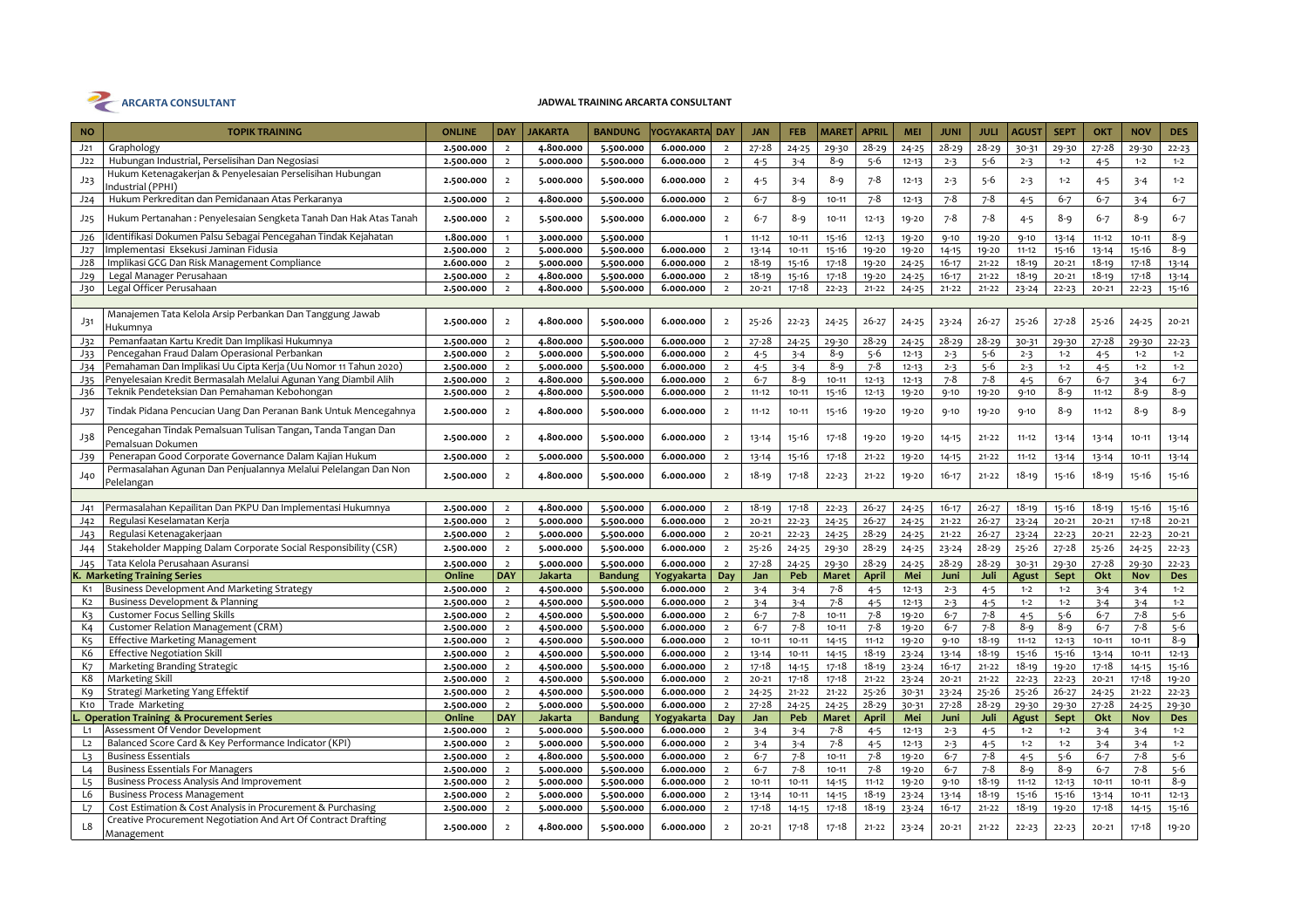

| <b>NO</b>                        | <b>TOPIK TRAINING</b>                                                            | <b>ONLINE</b>          | <b>DAY</b>                       | <b>JAKARTA</b>              | <b>BANDUNG</b>              | Yogyakarta  Day        |                                  | <b>JAN</b>           | <b>FEB</b>           | <b>MARET</b>                     | <b>APRIL</b>         | <b>MEI</b>     | <b>JUNI</b>         | <b>JULI</b>          | <b>AGUST</b>         | <b>SEPT</b>            | OKT                  | <b>NOV</b>             | <b>DES</b>     |
|----------------------------------|----------------------------------------------------------------------------------|------------------------|----------------------------------|-----------------------------|-----------------------------|------------------------|----------------------------------|----------------------|----------------------|----------------------------------|----------------------|----------------|---------------------|----------------------|----------------------|------------------------|----------------------|------------------------|----------------|
| L <sub>9</sub>                   | <b>Effective Manufacturing Management</b>                                        | 2.500.000              | $\overline{2}$                   | 4.800.000                   | 5.500.000                   | 6.000.000              | $\overline{2}$                   | $20 - 21$            | $17 - 18$            | $17 - 18$                        | $21 - 22$            | $23 - 24$      | $20 - 21$           | $21 - 22$            | $22 - 23$            | $22 - 23$              | $20 - 21$            | $17 - 18$              | 19-20          |
| L <sub>10</sub>                  | <b>Fundamentals Of Purchasing Management</b>                                     | 2.500.000              | $\overline{2}$                   | 5.000.000                   | 5.500.000                   | 6.000.000              | $\overline{2}$                   | $24 - 25$            | $24 - 25$            | $21 - 22$                        | 25-26                | 30-31          | $23 - 24$           | 25-26                | $25 - 26$            | $26 - 27$              | $24 - 25$            | $21 - 22$              | $22 - 23$      |
|                                  |                                                                                  |                        |                                  |                             |                             |                        |                                  |                      |                      |                                  |                      |                |                     |                      |                      |                        |                      |                        |                |
| $L_{11}$                         | <b>Inventory Management</b>                                                      | 2.500.000              | $\overline{2}$                   | 5.000.000                   | 5.500.000                   | 6.000.000              | $\overline{2}$                   | $27 - 28$            | $2 - 3$              | $24 - 25$                        | $28 - 29$            | 30-31          | $27 - 28$           | 28-29                | 29-30                | 29-30                  | $27 - 28$            | $24 - 25$              | 29-30          |
| L12                              | ogistic And Supply chain Management                                              | 2.500.000              | $\overline{2}$                   | 4.800.000                   | 5.500.000                   | 6.000.000              | $\overline{2}$                   | $3 - 4$              | $3 - 4$              | $7 - 8$                          | $4 - 5$              | $12 - 13$      | $2 - 3$             | $4 - 5$              | $1 - 2$              | $1 - 2$                | $3 - 4$              | $3 - 4$                | $1 - 2$        |
| L <sub>13</sub>                  | Logistic Management                                                              | 2.500.000              | $\overline{2}$                   | 4.800.000                   | 5.500.000                   | 6.000.000              | $\overline{2}$                   | $3 - 4$              | $3 - 4$              | $7 - 8$                          | $4 - 5$              | $12 - 13$      | $2 - 3$             | $4 - 5$              | $1 - 2$              | $1 - 2$                | $3 - 4$              | $3 - 4$                | $1 - 2$        |
| L14                              | Manajemen Pergudangan (Warehouse Management)                                     | 2.500.000              | $\overline{2}$                   | 5.000.000                   | 5.500.000                   | 6.000.000              | $\overline{2}$                   | $13 - 14$            | $7 - 8$              | $10 - 11$                        | $7 - 8$              | 19-20          | $6 - 7$             | $7 - 8$              | $4 - 5$              | $5 - 6$                | $6 - 7$              | $7 - 8$                | $5 - 6$        |
| L15                              | Multifinance Business Process Management                                         | 2.500.000              | $\overline{2}$                   | 5.000.000                   | 5.500.000                   | 6.000.000              | $\overline{2}$                   | $6 - 7$              | 7-8                  | $10 - 11$                        | $7 - 8$              | 19-20          | $6 - 7$             | $7 - 8$              | $8 - 9$              | $8 - 9$                | $6 - 7$              | $7 - 8$                | $5 - 6$        |
| L <sub>16</sub>                  | Procurement Management                                                           | 2.500.000              | $\overline{2}$                   | 5.000.000                   | 5.500.000                   | 6.000.000              | $\overline{2}$                   | $10 - 11$            | $10 - 11$            | $14 - 15$                        | $11 - 12$            | 19-20          | $9 - 10$            | $18 - 19$            | $11 - 12$            | $12 - 13$              | $10 - 11$            | $10 - 11$              | $8 - 9$        |
| $L_{17}$                         | Procurement Negotiation & Contracting Strategy                                   | 2.500.000              | $\overline{2}$                   | 5.000.000                   | 5.500.000                   | 6.000.000              | $\overline{2}$                   | $13 - 14$            | $10 - 11$            | 14-15                            | $18 - 19$            | $23 - 24$      | $13 - 14$           | $18 - 19$            | 15-16                | 15-16                  | $13 - 14$            | $10 - 11$              | $12 - 13$      |
| L18                              | Procurement and Purchasing                                                       | 2.500.000              | $\overline{2}$                   | 4.800.000                   | 5.500.000                   | 6.000.000              | $\overline{2}$                   | $17 - 18$            | $14 - 15$            | $17 - 18$                        | $18 - 19$            | $23 - 24$      | $16 - 17$           | $21 - 22$            | $18 - 19$            | $19 - 20$              | $17 - 18$            | $14 - 15$              | $15 - 16$      |
| L19                              | Production Planning & Inventory Control (PPIC)                                   | 2.500.000              | $\overline{2}$                   | 5.000.000                   | 5.500.000                   | 6.000.000              | $\overline{2}$                   | $20 - 21$            | $17 - 18$            | $17 - 18$                        | $21 - 22$            | $23 - 24$      | $20 - 21$           | $21 - 22$            | $22 - 23$            | $22 - 23$              | $20 - 21$            | 17-18                  | 19-20          |
| L20                              | Supplier selection & Evaluation                                                  | 2.500.000              | $\overline{2}$                   | 4.800.000                   | 5.500.000                   | 6.000.000              | $\overline{2}$                   | $24 - 25$            | $21 - 22$            | $21 - 22$                        | $25 - 26$            | 30-31          | $23 - 24$           | $25 - 26$            | $25 - 26$            | $26 - 27$              | $24 - 25$            | $21 - 22$              | $22 - 23$      |
| $L_{21}$                         | Supply Chain Management                                                          | 2.500.000              | $\overline{2}$                   | 4.800.000                   | 5.500.000                   | 6.000.000              | $\overline{2}$                   | $27 - 28$            | $24 - 25$            | $24 - 25$                        | $28 - 29$            | 30-31          | 27-28               | $28 - 29$            | 29-30                | 29-30                  | 27-28                | $24 - 25$              | 29-30          |
|                                  | M. Outbound & Outdoor Training Series                                            |                        |                                  |                             |                             |                        |                                  |                      |                      |                                  |                      |                |                     |                      |                      |                        |                      |                        |                |
| M1                               | Team Building Amazing Race                                                       |                        |                                  |                             |                             |                        |                                  |                      |                      | <b>Special In-House Training</b> |                      |                |                     |                      |                      |                        |                      |                        |                |
| M2                               | Team Building Outbound Training                                                  |                        |                                  |                             |                             |                        |                                  |                      |                      |                                  |                      |                |                     |                      |                      |                        |                      |                        |                |
|                                  | N. Risk Management Training Series                                               | Online                 | DAY                              | Jakarta                     | <b>Bandung</b>              | Yogyakarta             | Day                              | Jan                  | Peb                  | Maret                            | <b>April</b>         | Mei            | Juni                | Juli                 | Agust                | Sept                   | Okt                  | <b>Nov</b>             | <b>Des</b>     |
| N <sub>1</sub>                   | Corporate Portfolio Risk Management: Risk Analysis, Modeling and<br>Optimization | 2.600.000              | $\overline{2}$                   | 5.000.000                   | 5.500.000                   | 6.000.000              | $\overline{2}$                   | $3 - 4$              | $3 - 4$              | $7 - 8$                          | $4 - 5$              | $12 - 13$      | $2 - 3$             | $4 - 5$              | $1 - 2$              | $1 - 2$                | $3 - 4$              | $3 - 4$                | $1 - 2$        |
| N <sub>2</sub>                   | Enterprise Risk Management (ERM) Concept and Implementation                      | 2.600.000              | $\overline{2}$                   | 5.000.000                   | 5.500.000                   | 6.000.000              | $\overline{2}$                   | $3 - 4$              | $3 - 4$              | $7 - 8$                          | $4 - 5$              | $12 - 13$      | $2 - 3$             | $4 - 5$              | $1 - 2$              | $1 - 2$                | $3 - 4$              | $3 - 4$                | $1 - 2$        |
| N3                               | Integrated Risk Management & Internal Control/Risk & Control Self-<br>Assessment | 2.800.000              | $\overline{2}$                   | 5.000.000                   | 5.500.000                   | 6.000.000              | $\overline{2}$                   | $6 - 7$              | $7 - 8$              | $10 - 11$                        | $7 - 8$              | $12 - 13$      | $6 - 7$             | $7 - 8$              | $4 - 5$              | 5-6                    | $6 - 7$              | $7 - 8$                | $5 - 6$        |
| N <sub>4</sub>                   | Manajemen Risiko Likuiditas                                                      | 2.600.000              | $\overline{2}$                   | 5.000.000                   | 5.500.000                   | 6.000.000              | $\overline{2}$                   | $6 - 7$              | $7 - 8$              | $10 - 11$                        | $7 - 8$              | 19-20          | $6 - 7$             | $7 - 8$              | $8 - 9$              | $5 - 6$                | $6 - 7$              | $7 - 8$                | $5 - 6$        |
| N <sub>5</sub>                   | Operational Risk Management for Financial Institutions                           | 2.500.000              | $\overline{2}$                   | 5.000.000                   | 5.500.000                   | 6.000.000              | $\overline{2}$                   | $10 - 11$            | $10 - 11$            | 14-15                            | $11 - 12$            | 19-20          | $9 - 10$            | $18 - 19$            | $11 - 12$            | $8 - 9$                | $10 - 11$            | $10 - 11$              | 8-9            |
| N <sub>6</sub>                   | Project Risk Management                                                          | 2.600.000              |                                  | 5.000.000                   | 5.500.000                   | 6.000.000              | $\overline{2}$                   | $10 - 11$            | $10 - 11$            | $14 - 15$                        | 18-19                | 19-20          | $9 - 10$            | $18 - 19$            | $15 - 16$            | $12 - 13$              | $10 - 11$            | $10 - 11$              | $8 - 9$        |
| N7                               | <b>Risk Assessment</b>                                                           | 2.600.000              | $\overline{2}$                   | 5.000.000                   | 5.500.000                   | 6.000.000              | $\overline{2}$                   | $13 - 14$            | 14-15                | 17-18                            | $18 - 19$            | $23 - 24$      | 13-14               | $21 - 22$            | 15-16                | 15-16                  | $13 - 14$            | $14 - 15$              | $12 - 13$      |
| N8                               | <b>Risk Based Audit</b>                                                          | 2.600.000              | $\overline{2}$                   | 5.000.000                   | 5.500.000                   | 6.000.000              | $\overline{2}$                   | $17 - 18$            | $14 - 15$            | $17 - 18$                        | $21 - 22$            | $23 - 24$      | $16 - 17$           | $21 - 22$            | $18 - 19$            | 19-20                  | 17-18                | $14 - 15$              | 15-16          |
|                                  | Risk Based Strategic and Business Planning - Penyusunan RJP dan RKAP             |                        |                                  |                             |                             |                        |                                  |                      |                      |                                  |                      |                |                     |                      |                      |                        |                      |                        |                |
| N9                               | Berbasis Risiko                                                                  | 2.600.000              | $\overline{2}$                   | 5.000.000                   | 5.500.000                   | 6.000.000              | $\overline{2}$                   | $20 - 21$            | $17 - 18$            | $21 - 22$                        | $21 - 22$            | $23 - 24$      | $20 - 21$           | 25-26                | $22 - 23$            | $22 - 23$              | $20 - 21$            | $17 - 18$              | 19-20          |
| N <sub>10</sub>                  | Risk Management                                                                  | 2.500.000              | $\overline{2}$                   | 5.000.000                   | 5.500.000                   | 6.000.000              | $\overline{2}$                   | $24 - 25$            | $24 - 25$            | $21 - 22$                        | $25 - 26$            | 30-31          | $23 - 24$           | $25 - 26$            | $25 - 26$            | $26 - 27$              | $24 - 25$            | $21 - 22$              | $22 - 23$      |
| N <sub>11</sub>                  | <b>Risk Profiling And Reporting</b>                                              | 2.800.000              |                                  | 5.000.000                   | 5.500.000                   | 6.000.000              | $\overline{2}$                   | $27 - 28$            | $24 - 25$            | $24 - 25$                        | $28 - 29$            | 30-31          | $27 - 28$           | $28 - 29$            | 29-30                | 29-30                  | $27 - 28$            | $24 - 25$              | 29-30          |
| N <sub>12</sub>                  | Supply Chain Risk Management                                                     | 2.800.000              | $\overline{2}$                   | 5.000.000                   | 5.500.000                   | 6.000.000              | $\overline{2}$                   | $27 - 28$            | $24 - 25$            | $24 - 25$                        | $28 - 29$            | 30-31          | 27-28               | $28 - 29$            | 29-30                | 29-30                  | 27-28                | $24 - 25$              | 29-30          |
|                                  | <b>O. Sales Training Series</b>                                                  | Online                 | <b>DAY</b>                       | Jakarta                     | <b>Bandung</b>              | Yogyakarta             | Day                              | Jan                  | Peb                  | <b>Maret</b>                     | April                | Mei            | Juni                | Juli                 | Agust                | Sept                   | Okt                  | <b>Nov</b>             | <b>Des</b>     |
| O <sub>1</sub>                   | <b>Business Forecasting Technique</b>                                            | 2.500.000              | $\overline{2}$                   | 4.800.000                   | 5.500.000                   | 6.000.000              | $\overline{2}$                   | $3 - 4$              | $3 - 4$              | $7 - 8$                          | $4 - 5$              | $12 - 13$      | $2 - 3$             | $4 - 5$              | $1 - 2$              | $1 - 2$                | $3 - 4$              | $3 - 4$                | $1 - 2$        |
| O <sub>2</sub>                   | Effective Selling And Merchandising Skills                                       | 2.500.000              | $\overline{2}$                   | 4.500.000                   | 5.500.000                   | 6.000.000              | $\overline{2}$                   | $3 - 4$              | $3 - 4$              | $7 - 8$                          | $4 - 5$              | $12 - 13$      | $2 - 3$             | $4 - 5$              | $1 - 2$              | $1 - 2$                | $3 - 4$              | $3 - 4$                | $1 - 2$        |
| O <sub>3</sub>                   | Hypno Selling                                                                    | 2.500.000              | $\overline{2}$                   | 5.000.000                   | 5.500.000                   | 6.000.000              | $\overline{2}$                   | $6 - 7$              | $7 - 8$              | $10 - 11$                        | $7 - 8$              | 19-20          | $7 - 8$             | $7 - 8$              | $4 - 5$              | $5 - 6$                | $6 - 7$              | $7 - 8$                | $5 - 6$        |
| <b>O4</b>                        | <b>Merchandising Sales</b>                                                       | 2.500.000              | $\overline{2}$                   | 4.500.000                   | 5.500.000                   | 6.000.000              | $\overline{2}$                   | $6 - 7$              | $7 - 8$              | $10 - 11$                        | $7 - 8$              | 19-20          | $6 - 7$             | $7 - 8$              | $8 - 9$              | $8 - 9$                | $6 - 7$              | $7 - 8$                | $5 - 6$        |
| O <sub>5</sub>                   | Merchandising And Negotiation Skills                                             | 2.500.000              | $\overline{2}$                   | 4.500.000                   | 5.500.000                   | 6.000.000              | $\overline{2}$                   | $10 - 11$            | $10 - 11$            | 14-15                            | $11 - 12$            | 19-20          | $9 - 10$            | $18 - 19$            | $11 - 12$            | $12 - 13$              | $10 - 11$            | $10 - 11$              | $8 - 9$        |
| O <sub>6</sub>                   | Sales Compliance Audit                                                           | 2.500.000              | $\overline{2}$                   | 5.000.000                   | 5.500.000                   | 6.000.000              | $\overline{2}$                   | $13 - 14$            | $10 - 11$            | $14 - 15$                        | $18 - 19$            | $23 - 24$      | $13 - 14$           | $18 - 19$            | $15 - 16$            | $15 - 16$              | $13 - 14$            | $10 - 11$              | $12 - 13$      |
| <b>O7</b>                        | Sales Forecasting And Targetting                                                 | 2.500.000              | $\overline{2}$                   | 4.800.000                   | 5.500.000                   | 6.000.000              | $\overline{2}$                   | $17 - 18$            | $14 - 15$            | 17-18                            | $18 - 19$            | $23 - 24$      | $16 - 17$           | $21 - 22$            | $18 - 19$            | 19-20                  | 17-18                | $14 - 15$              | 15-16          |
| O <sub>8</sub>                   | Salesmanship Paradigm                                                            | 2.500.000              | $\overline{2}$                   | 4.600.000                   | 5.500.000                   | 6.000.000              | $\overline{2}$                   | $20 - 21$            | 17-18                | $17 - 18$                        | $21 - 22$            | $23 - 24$      | $20 - 21$           | $21 - 22$            | $22 - 23$            | $22 - 23$              | $20 - 21$            | $17 - 18$              | 19-20          |
| Oq                               | Selling & Effective Negotiation Skills                                           | 2.500.000              | $\overline{2}$                   | 4.500.000                   | 5.500.000                   | 6.000.000              | $\overline{2}$                   | $24 - 25$            | $21 - 22$            | $21 - 22$                        | $25 - 26$            | 30-31          | $23 - 24$           | $25 - 26$            | $25 - 26$            | $26 - 27$              | $24 - 25$            | $21 - 22$              | $22 - 23$      |
| O <sub>10</sub>                  | Training of Sales Trainer/ training untuk para trainer bidang sales              | 2.500.000              | $\overline{2}$                   | 4.500.000                   | 5.500.000                   | 6.000.000              | $\overline{2}$                   | $27 - 28$            | $24 - 25$            | $24 - 25$                        | $28 - 29$            | 30-31          | $27 - 28$           | $28 - 29$            | 29-30                | 29-30                  | 27-28                | $24 - 25$              | 29-30          |
| P <sub>1</sub>                   | P. Tax Training Series                                                           | Online                 | <b>DAY</b>                       | Jakarta                     | <b>Bandung</b>              | Yogyakarta             | Day                              | Jan                  | Peb                  | <b>Maret</b>                     | April                | Mei            | Juni                | Juli                 | Agust                | Sept                   | Okt                  | Nov                    | <b>Des</b>     |
|                                  | Akuntansi Pajak<br><b>Tax Planning</b>                                           | 2.500.000              | $\overline{2}$                   | 4.800.000                   | 5.500.000                   | 6.000.000              | $\overline{2}$                   | $6 - 7$              | $7 - 8$              | $10 - 11$                        | $7 - 8$              | 19-20          | $6 - 7$             | $7 - 8$              | $8 - 9$              | $8 - 9$                | $6 - 7$              | $7 - 8$                | $5 - 6$        |
| P <sub>2</sub><br>P <sub>3</sub> | Pajak Brevet A dan B                                                             | 2.500.000<br>2.500.000 | $\overline{2}$<br>$\overline{2}$ | 4.800.000                   | 5.500.000                   | 6.000.000<br>6.000.000 | $\overline{2}$<br>$\overline{2}$ | $10 - 11$<br>$6 - 7$ | $10 - 11$<br>$7 - 8$ | 14-15<br>$10 - 11$               | $11 - 12$<br>$7 - 8$ | $23 - 24$      | $9 - 10$<br>$6 - 7$ | $18 - 19$<br>$7 - 8$ | $8 - 9$              | $15 - 16$<br>$12 - 13$ | $10 - 11$<br>$6 - 7$ | $14 - 15$<br>$10 - 11$ | 8-9<br>$5 - 6$ |
| P <sub>4</sub>                   | Withholding Tax, VAT, and CIT Dispute Resolution                                 |                        | $\overline{2}$                   | 4.800.000                   | 5.500.000                   | 6.000.000              |                                  |                      | $21 - 22$            | $21 - 22$                        | $25 - 26$            | 19-20<br>30-31 |                     | $25 - 26$            | $4 - 5$<br>$25 - 26$ | $26 - 27$              | $24 - 25$            | $21 - 22$              | $22 - 23$      |
|                                  | Q. Treasury Training Series                                                      | 2.500.000<br>Online    | <b>DAY</b>                       | 4.800.000<br><b>Jakarta</b> | 5.500.000<br><b>Bandung</b> | Yogyakarta             | $\overline{2}$<br>Day            | $24 - 25$<br>Jan     | Peb                  | <b>Maret</b>                     | April                | Mei            | $23 - 24$<br>Juni   | Juli                 | Agust                | Sept                   | Okt                  | Nov                    | <b>Des</b>     |
|                                  | Efektivitas Audit Treasury Dalam Audit Operasional Mengacu Pada Alma             |                        |                                  |                             |                             |                        |                                  |                      |                      |                                  |                      |                |                     |                      |                      |                        |                      |                        |                |
| Q1                               | Framework                                                                        | 2.500.000              | $\overline{2}$                   | 5.000.000                   | 5.500.000                   | 6.000.000              | $\overline{2}$                   | $3 - 4$              | $3 - 4$              | 7-8                              | $4 - 5$              | $12 - 13$      | $2 - 3$             | $4 - 5$              | $1 - 2$              | 8-9                    | $3 - 4$              | $7 - 8$                | $1 - 2$        |
| Q <sub>2</sub>                   | Audit Treasury Management For Banking                                            | 2.500.000              | $\overline{2}$                   | 5.000.000                   | 5.500.000                   | 6.000.000              | $\overline{2}$                   | $6 - 7$              | $7 - 8$              | $10 - 11$                        | $7 - 8$              | 19-20          | $6 - 7$             | 7-8                  | $4 - 5$              | $12 - 13$              | $6 - 7$              | $10 - 11$              | $5 - 6$        |
| $Q_3$                            | Manajemen Investasi Untuk Treasury                                               | 2.600.000              | $\overline{2}$                   | 5.000.000                   | 5.500.000                   | 6.000.000              | $\overline{2}$                   | $10 - 11$            | $10 - 11$            | $14 - 15$                        | $11 - 12$            | $23 - 24$      | $9 - 10$            | $18 - 19$            | $8 - 9$              | $15 - 16$              | $10 - 11$            | $14 - 15$              | $8 - 9$        |